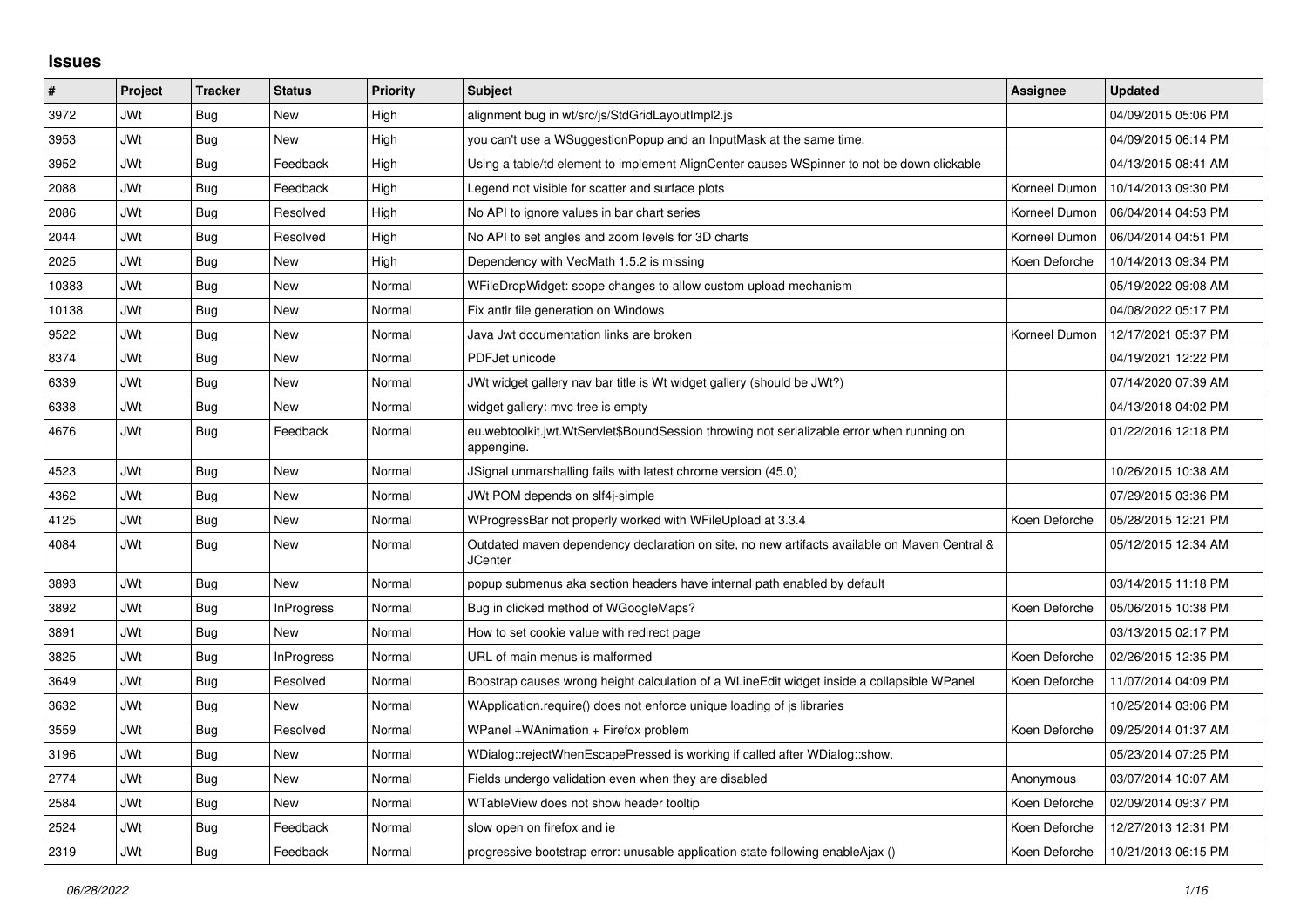| #    | Project    | <b>Tracker</b> | <b>Status</b>     | <b>Priority</b> | <b>Subject</b>                                                                                           | <b>Assignee</b>       | <b>Updated</b>      |
|------|------------|----------------|-------------------|-----------------|----------------------------------------------------------------------------------------------------------|-----------------------|---------------------|
| 2100 | <b>JWt</b> | Bug            | New               | Normal          | Right-click on 3D chart causes unwanted interaction                                                      |                       | 10/14/2013 09:30 PM |
| 1890 | <b>JWt</b> | Bug            | Feedback          | Normal          | Regression of animated WDialog                                                                           | Koen Deforche         | 10/16/2013 06:04 PM |
| 1469 | <b>JWt</b> | Bug            | InProgress        | Normal          | License issue                                                                                            | Wim Dumon             | 09/22/2013 11:04 AM |
| 1376 | <b>JWt</b> | Bug            | <b>InProgress</b> | Normal          | Documentation bug: boost::any() in WAbstractItemModel                                                    | Koen Deforche         | 10/23/2012 09:09 AM |
| 1250 | <b>JWt</b> | Bug            | InProgress        | Normal          | strange behaviour with drag and drop + changing widget parent                                            | Koen Deforche         | 07/06/2012 12:37 PM |
| 1226 | <b>JWt</b> | Bug            | Feedback          | Normal          | Some X-axis opions are ignored for category charts                                                       | Koen Deforche         | 04/11/2012 10:46 PM |
| 1065 | <b>JWt</b> | Bug            | Feedback          | Normal          | WMessageBox.show problem in JWt SimpleChat example                                                       | Pieter Libin          | 11/23/2011 08:56 PM |
| 584  | <b>JWt</b> | Bug            | InProgress        | Normal          | composer example: file upload is not concurrent                                                          | Koen Deforche         | 10/20/2011 03:28 PM |
| 462  | <b>JWt</b> | Bug            | New               | Normal          | WPopupMenu is broken                                                                                     | Pieter Libin          | 10/29/2010 02:16 PM |
| 457  | <b>JWt</b> | Bug            | <b>InProgress</b> | Normal          | Drag & Drop - Bootstrap                                                                                  | Koen Deforche         | 08/23/2010 12:51 PM |
| 8804 | <b>JWt</b> | Bug            | New               | Low             | WMenu signal not exposed after unbinding and rebinding the Widget                                        | <b>Roel Standaert</b> | 07/14/2021 10:44 AM |
| 3648 | <b>JWt</b> | Bug            | Resolved          | Low             | WEnvironment.getLibraryVersion() is stuck at 3.3.2                                                       | Koen Deforche         | 11/07/2014 02:48 PM |
| 1047 | <b>JWt</b> | Bug            | <b>InProgress</b> | Low             | WTextEdit. NullPointerException in 2nd rendering phase                                                   | Pieter Libin          | 11/23/2011 01:18 PM |
| 9223 | Wt         | Bug            | New               | Immediate       | dropDownButton of SplitButton is in new line if put in layout                                            |                       | 12/15/2021 10:02 PM |
| 9174 | Wt         | Bug            | <b>New</b>        | Immediate       | setLayoutSizeAware blocks setOverflow(Auto)                                                              |                       | 12/15/2021 10:01 PM |
| 8264 | Wt         | Bug            | New               | Immediate       | SetLocal changes combobox selection                                                                      | Koen Deforche         | 03/24/2021 07:54 AM |
| 6763 | Wt         | Bug            | <b>New</b>        | Immediate       | SetIcon for Wt:: WMenuItem is not working                                                                |                       | 11/07/2021 08:10 AM |
| 7703 | Wt         | Bug            | New               | Urgent          | Issue with wt-4.4.0 WStackedWidget/Help needed                                                           |                       | 09/04/2020 08:24 PM |
| 7579 | Wt         | <b>Bug</b>     | New               | Urgent          | Payal Rest API                                                                                           |                       | 05/22/2020 11:50 PM |
| 6344 | Wt         | Bug            | Feedback          | Urgent          | Wt::Http::Request getUploadedFile or uploadedFiles always empty                                          |                       | 05/28/2018 04:27 PM |
| 5555 | Wt         | Bug            | InProgress        | Urgent          | WVBoxLayout WMediaPlayer                                                                                 | <b>Roel Standaert</b> | 02/27/2017 07:15 PM |
| 743  | Wt         | Bug            | New               | Urgent          | add getCenter() to WGoogleMAp                                                                            | Koen Deforche         | 03/02/2011 09:14 PM |
| 9689 | Wt         | <b>Bug</b>     | New               | High            | Auth::RegisterWidget not usable on Mobile                                                                |                       | 02/01/2022 10:14 AM |
| 9289 | Wt         | <b>Bug</b>     | New               | High            | <b>Partitioned Tables</b>                                                                                |                       | 11/04/2021 11:45 PM |
| 8136 | Wt         | Bug            | New               | High            | Session Timeout because of chromes "Throttle Javascript timers in background."                           |                       | 02/25/2021 10:08 AM |
| 8051 | Wt         | Bug            | New               | High            | WCartesianChart bad styled pdf print                                                                     |                       | 03/10/2021 02:46 PM |
| 7514 | Wt         | Bug            | New               | High            | Interactive charts does not work with progressive bootstrap enabled                                      |                       | 04/08/2020 11:42 AM |
| 7235 | Wt         | Bug            | Feedback          | High            | JavaScript error - exception_description: Not enough storage is available to complete this<br>operation. |                       | 09/26/2019 03:56 PM |
| 6817 | Wt         | <b>Bug</b>     | New               | High            | [v3][v4]][Dbo] Force the inclusion of file Wt/Dbo/Dbo (or Wt/Dbo/Dbo.h vor v4)                           |                       | 06/11/2019 01:16 PM |
| 6592 | Wt         | <b>Bug</b>     | Feedback          | High            | Menus not working on latest git version                                                                  |                       | 09/07/2018 01:01 PM |
| 6321 | Wt         | <b>Bug</b>     | Feedback          | High            | Keep-alive requests are not being sent after pressing a download button                                  |                       | 04/09/2018 12:20 PM |
| 6232 | Wt         | <b>Bug</b>     | Feedback          | High            | connectionMonitor invalid ackId                                                                          |                       | 02/13/2018 03:23 PM |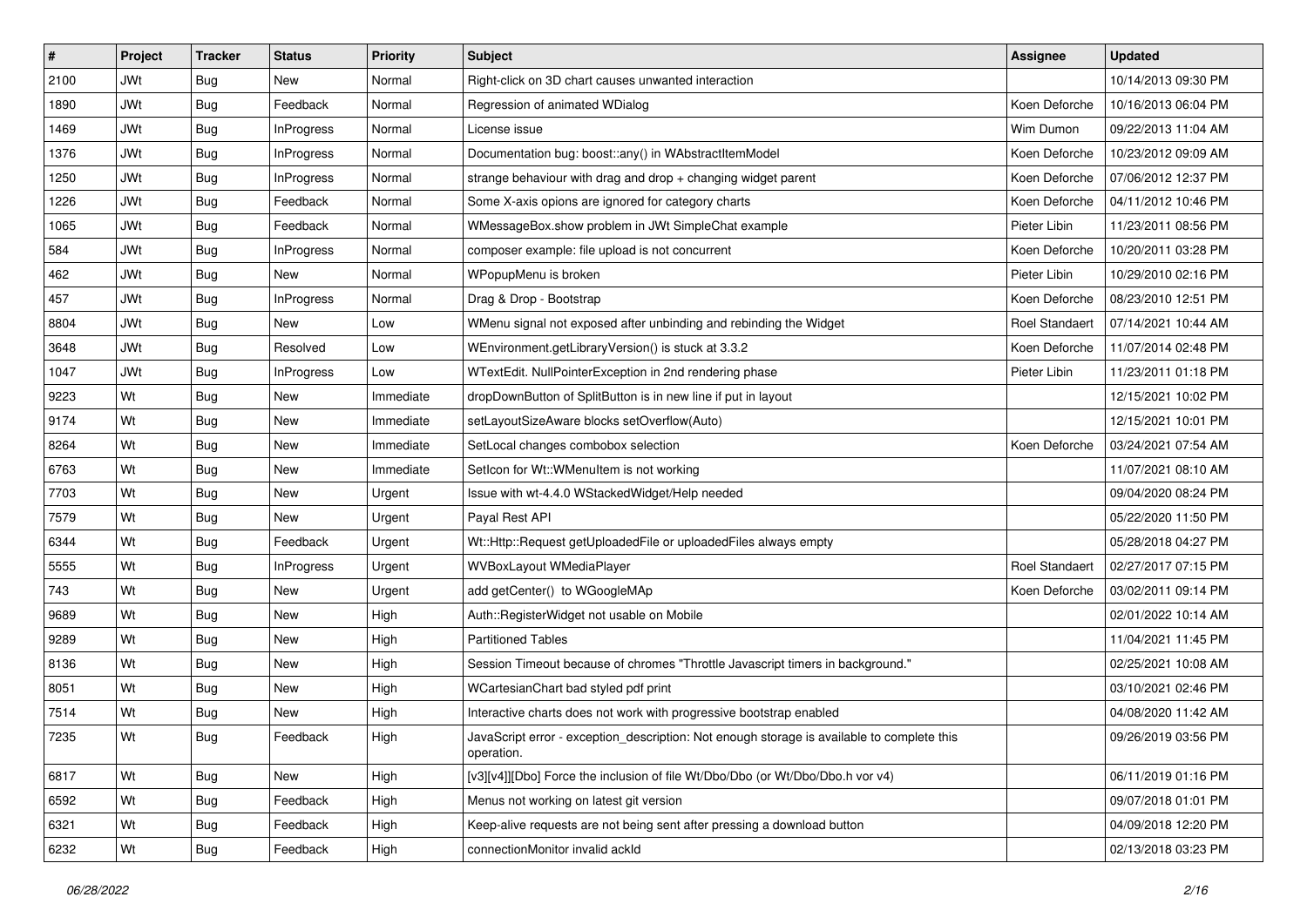| #     | Project | <b>Tracker</b> | <b>Status</b>     | <b>Priority</b> | <b>Subject</b>                                                                                                | Assignee              | <b>Updated</b>      |
|-------|---------|----------------|-------------------|-----------------|---------------------------------------------------------------------------------------------------------------|-----------------------|---------------------|
| 6219  | Wt      | <b>Bug</b>     | <b>New</b>        | High            | Multiple transient WDialogs                                                                                   |                       | 12/14/2018 04:48 PM |
| 6176  | Wt      | Bug            | Feedback          | High            | Wt internal error; code: 5, description: String contains an invalid character - since Update to 3.3.9         |                       | 08/30/2018 04:16 PM |
| 5971  | Wt      | Bug            | Feedback          | High            | Wt Error                                                                                                      | <b>Roel Standaert</b> | 10/18/2017 05:52 PM |
| 5914  | Wt      | Bug            | <b>New</b>        | High            | Wt internal error; code: undefined, description: b.find().get().lastChild is null                             | <b>Roel Standaert</b> | 09/18/2017 01:16 PM |
| 5835  | Wt      | <b>Bug</b>     | <b>New</b>        | High            | SHA1 is recommended as a suitable password hashing method                                                     |                       | 08/11/2017 04:32 PM |
| 5461  | Wt      | Bug            | Feedback          | High            | Wt:: WidgetSet mode does not handle page refresh                                                              |                       | 12/11/2016 03:23 PM |
| 5039  | Wt      | <b>Bug</b>     | New               | High            | bug in WRasterImage-skia.C occurs in 3.3.6 RC 2                                                               | Wim Dumon             | 07/06/2016 09:33 PM |
| 4893  | Wt      | Bug            | Feedback          | High            | Compilation failure against libboost-regex                                                                    | Koen Deforche         | 05/05/2016 08:12 PM |
| 4534  | Wt      | Bug            | Feedback          | High            | Wt crashes                                                                                                    | Koen Deforche         | 11/30/2015 09:56 AM |
| 4464  | Wt      | Bug            | Feedback          | High            | instability with dedicated-process whttpd server configuration                                                |                       | 09/09/2015 08:23 PM |
| 3930  | Wt      | <b>Bug</b>     | New               | High            | JavaScript in WT                                                                                              |                       | 04/03/2015 03:11 PM |
| 3214  | Wt      | <b>Bug</b>     | InProgress        | High            | Wt's http server endless loop of GET requests                                                                 | Wim Dumon             | 06/19/2014 03:59 PM |
| 1884  | Wt      | Bug            | <b>InProgress</b> | High            | WServer post and stop - does not push the GUI updates to the client                                           | Koen Deforche         | 03/09/2015 11:28 PM |
| 10543 | Wt      | <b>Bug</b>     | Resolved          | Normal          | Missing timeout default initialization in FixedSqlConnectionPool                                              | Steven Köhler         | 06/24/2022 12:36 PM |
| 10512 | Wt      | Bug            | <b>New</b>        | Normal          | After the model is reset, elements in WTreeView no longer respect the disabled status of the<br>view          |                       | 06/21/2022 01:22 PM |
| 10507 | Wt      | Bug            | <b>New</b>        | Normal          | Memory Leaks and Memory Access errors in WT 4.7.2                                                             |                       | 06/17/2022 01:09 PM |
| 10488 | Wt      | Bug            | Review            | Normal          | no more keepAlive sent after long polling error                                                               |                       | 06/14/2022 08:52 AM |
| 10485 | Wt      | <b>Bug</b>     | <b>New</b>        | Normal          | Cannot build on macos                                                                                         |                       | 06/13/2022 03:23 PM |
| 10483 | Wt      | Bug            | Resolved          | Normal          | Possible segmentation fault in WebSession during application creation                                         | Steven Köhler         | 06/23/2022 04:52 PM |
| 10482 | Wt      | Bug            | Resolved          | Normal          | Wt creates invalid HTML/CSS                                                                                   | Steven Köhler         | 06/23/2022 05:44 PM |
| 10362 | Wt      | Bug            | Resolved          | Normal          | WPanel::setCollapsed segfaults with WBootstrap5Theme                                                          | <b>Roel Standaert</b> | 05/16/2022 04:35 PM |
| 10356 | Wt      | <b>Bug</b>     | <b>New</b>        | Normal          | The "resizable" property of a WDialog cannot be reset                                                         |                       | 05/16/2022 01:59 PM |
| 10354 | Wt      | Bug            | New               | Normal          | WDateEdit\WDatePicker cast bug                                                                                |                       | 05/16/2022 12:31 PM |
| 10348 | Wt      | <b>Bug</b>     | Resolved          | Normal          | Postgres: reentrant statement use with bound parameters results in "Binding too many<br>parameters" exception | <b>Roel Standaert</b> | 06/24/2022 11:08 AM |
| 10341 | Wt      | Bug            | Resolved          | Normal          | JavaScript validators don't take input mask into account                                                      | <b>Roel Standaert</b> | 05/13/2022 11:11 AM |
| 10294 | Wt      | <b>Bug</b>     | New               | Normal          | Wt-auth-login using outdated css                                                                              |                       | 05/04/2022 09:51 PM |
| 10288 | Wt      | Bug            | New               | Normal          | Bootstrap5: widget manually stylized with only "btn" is being appended "btn btn-secondary"                    |                       | 05/03/2022 11:25 PM |
| 10238 | Wt      | Bug            | New               | Normal          | The tristate checkbox updates its state too late after being clicked                                          |                       | 04/25/2022 10:20 AM |
| 10211 | Wt      | Bug            | New               | Normal          | The order of states when clicking the tristate checkbox is wrong initially                                    |                       | 04/20/2022 03:17 PM |
| 10196 | Wt      | <b>Bug</b>     | New               | Normal          | doJavaScript() unexpected behavior                                                                            |                       | 04/19/2022 04:47 PM |
| 10179 | Wt      | <b>Bug</b>     | New               | Normal          | Bootstrap 5: incorrect style classes set in drop down menus                                                   |                       | 04/14/2022 09:24 PM |
| 10136 | Wt      | <b>Bug</b>     | New               | Normal          | WebRenderer::serveError leaks error details to end user                                                       |                       | 04/08/2022 11:33 AM |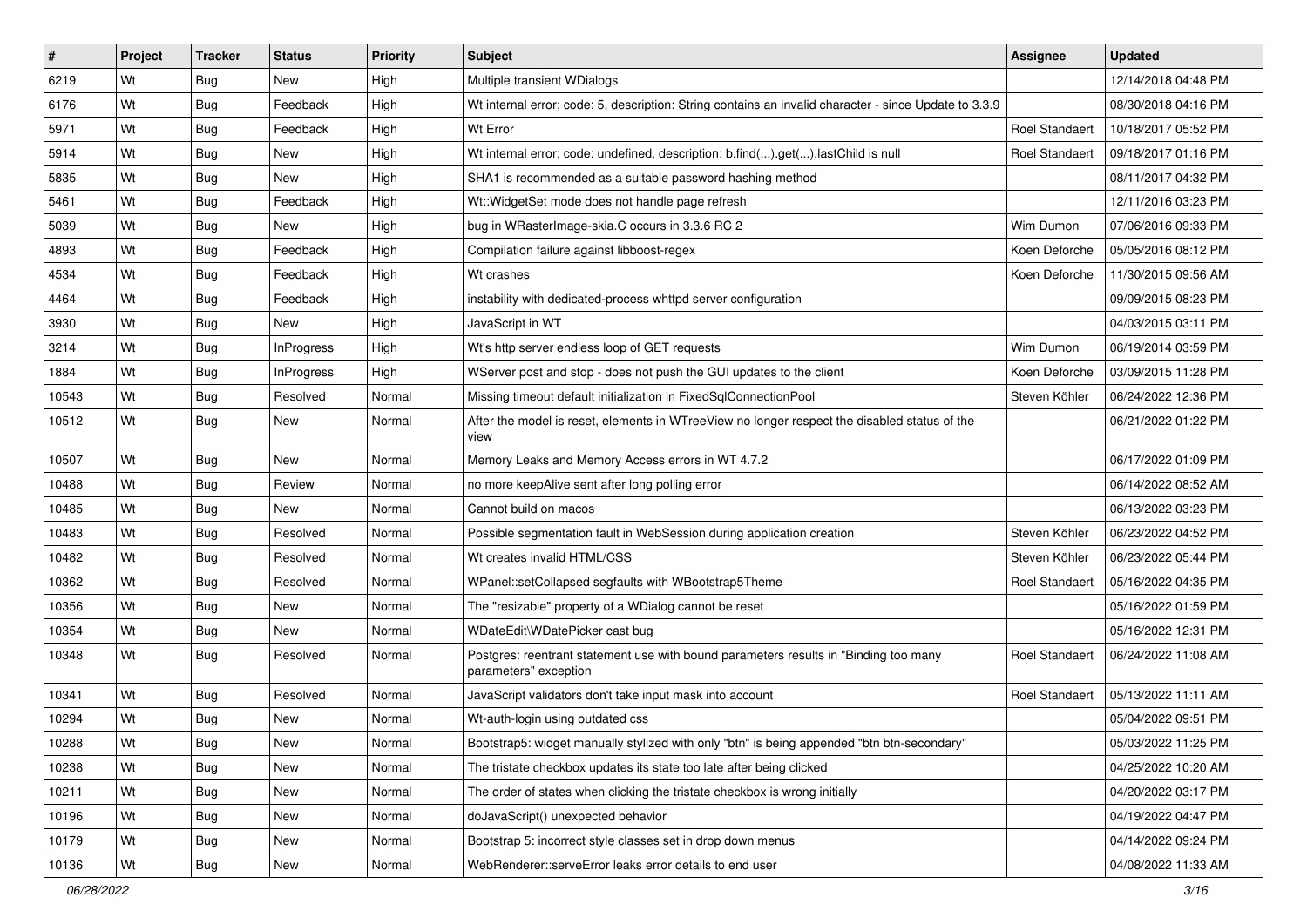| $\vert$ # | Project | <b>Tracker</b> | <b>Status</b>     | <b>Priority</b> | <b>Subject</b>                                                                                    | Assignee              | <b>Updated</b>      |
|-----------|---------|----------------|-------------------|-----------------|---------------------------------------------------------------------------------------------------|-----------------------|---------------------|
| 10020     | Wt      | Bug            | New               | Normal          | Questionable setOverflow(Overflow::Hidden) in WStackedWidget (bootstrap5)                         |                       | 03/28/2022 02:07 PM |
| 10019     | Wt      | <b>Bug</b>     | Resolved          | Normal          | Follow up issue for issue #9922: Empty server pushes are not properly discarded                   | <b>Roel Standaert</b> | 05/11/2022 12:28 PM |
| 9938      | Wt      | <b>Bug</b>     | Review            | Normal          | Close button not displayed correctly in dialog in Bootstrap 5                                     |                       | 03/24/2022 08:58 AM |
| 9923      | Wt      | <b>Bug</b>     | Review            | Normal          | WFileDropWidget dropcover style added while not accepting drops                                   |                       | 03/22/2022 02:56 PM |
| 9864      | Wt      | Bug            | <b>New</b>        | Normal          | Wt::Signal doesn't properly bind to function object with 4 or more arguments                      |                       | 03/04/2022 12:06 PM |
| 9811      | Wt      | <b>Bug</b>     | <b>New</b>        | Normal          | Run problem                                                                                       |                       | 03/07/2022 10:23 PM |
| 9728      | Wt      | Bug            | New               | Normal          | WSuggestionPopup may be truncated by parent widget if the parent has vertical scrollbar           |                       | 02/08/2022 02:32 PM |
| 9719      | Wt      | <b>Bug</b>     | <b>New</b>        | Normal          | Wt AxisSliderWidget view port is no longer sync with the Chart                                    |                       | 02/04/2022 04:17 AM |
| 9678      | Wt      | <b>Bug</b>     | <b>New</b>        | Normal          | Crash in Wt::Dbo if we clear a collection and add an item.                                        |                       | 02/10/2022 10:40 AM |
| 9644      | Wt      | Bug            | <b>New</b>        | Normal          | Chart legend formatting                                                                           |                       | 01/24/2022 12:52 PM |
| 9622      | Wt      | <b>Bug</b>     | <b>New</b>        | Normal          | Wrong positioning of the WPopupMenu                                                               |                       | 01/17/2022 02:57 PM |
| 9615      | Wt      | Bug            | New               | Normal          | Missing handling of drop event in WAbstractProxyModel and WStandardItemModel                      |                       | 01/13/2022 01:48 PM |
| 9596      | Wt      | Bug            | InProgress        | Normal          | Possible regression with Wt Dbo floating-point precision (Postgres backend)                       | <b>Roel Standaert</b> | 03/10/2022 03:23 PM |
| 9595      | Wt      | Bug            | <b>InProgress</b> | Normal          | Consider improvements to Wt Dbo floating-point round-trip/precision (Postgres backend)            | Roel Standaert        | 03/10/2022 03:24 PM |
| 9589      | Wt      | <b>Bug</b>     | <b>New</b>        | Normal          | Wt does not always show the indicator between the rows if dropping on an item is also allowed.    |                       | 01/25/2022 03:19 PM |
| 9556      | Wt      | Bug            | New               | Normal          | Cannot hide widgets with bootstrap5 d-* classes                                                   |                       | 01/01/2022 09:25 PM |
| 9506      | Wt      | <b>Bug</b>     | <b>New</b>        | Normal          | Cannot move callbacks                                                                             |                       | 12/15/2021 06:02 PM |
| 9422      | Wt      | Bug            | <b>New</b>        | Normal          | Probable bug in Chart Axis                                                                        |                       | 12/01/2021 02:47 AM |
| 9328      | Wt      | <b>Bug</b>     | Review            | Normal          | Strange XHTML ToolTip positioning                                                                 |                       | 03/10/2022 03:35 PM |
| 9295      | Wt      | <b>Bug</b>     | <b>New</b>        | Normal          | Wt::WMenuItem SetIcon not working                                                                 |                       | 11/30/2021 11:27 AM |
| 9284      | Wt      | <b>Bug</b>     | New               | Normal          | WTableView does not layout correctly when inside a WTabWidget                                     |                       | 03/09/2022 03:49 PM |
| 9265      | Wt      | <b>Bug</b>     | <b>New</b>        | Normal          | WBorderLayout documentation error                                                                 |                       | 03/10/2022 03:23 PM |
| 9252      | Wt      | Bug            | <b>New</b>        | Normal          | Deprecated message in FontSupportPang.C build                                                     | Koen Deforche         | 10/24/2021 05:57 PM |
| 9106      | Wt      | <b>Bug</b>     | InProgress        | Normal          | Wt with websockets can leak WebRequests and file descriptors at session exit                      | Korneel Dumon         | 03/10/2022 04:34 PM |
| 9088      | Wt      | <b>Bug</b>     | New               | Normal          | Http:: Message copy assignment missing                                                            |                       | 09/22/2021 11:10 AM |
| 9078      | Wt      | Bug            | New               | Normal          | MySql backend c'tor dbhost parameter is passed by value instead of reference.                     |                       | 09/20/2021 06:36 PM |
| 9076      | Wt      | Bug            | Review            | Normal          | Opening popup (calendar) of Wt::WDateEdit fails in Widgetset mode on first render.                |                       | 03/10/2022 04:32 PM |
| 9055      | Wt      | Bug            | New               | Normal          | DB2 support                                                                                       |                       | 09/09/2021 04:43 PM |
| 9039      | Wt      | Bug            | New               | Normal          | Wt::WDateTime::toLocalDateTime not working                                                        |                       | 09/17/2021 12:13 PM |
| 8760      | Wt      | <b>Bug</b>     | Review            | Normal          | Wt::Auth: resend activation mail                                                                  |                       | 03/10/2022 03:20 PM |
| 8730      | Wt      | Bug            | New               | Normal          | Unexpected "order by (SELECT NULL)" when setting a limit                                          |                       | 07/08/2021 01:18 PM |
| 8714      | Wt      | <b>Bug</b>     | New               | Normal          | Security bug: WAnchor should set rel="noopener" when opening a link that opens in a new<br>window |                       | 06/20/2021 07:36 PM |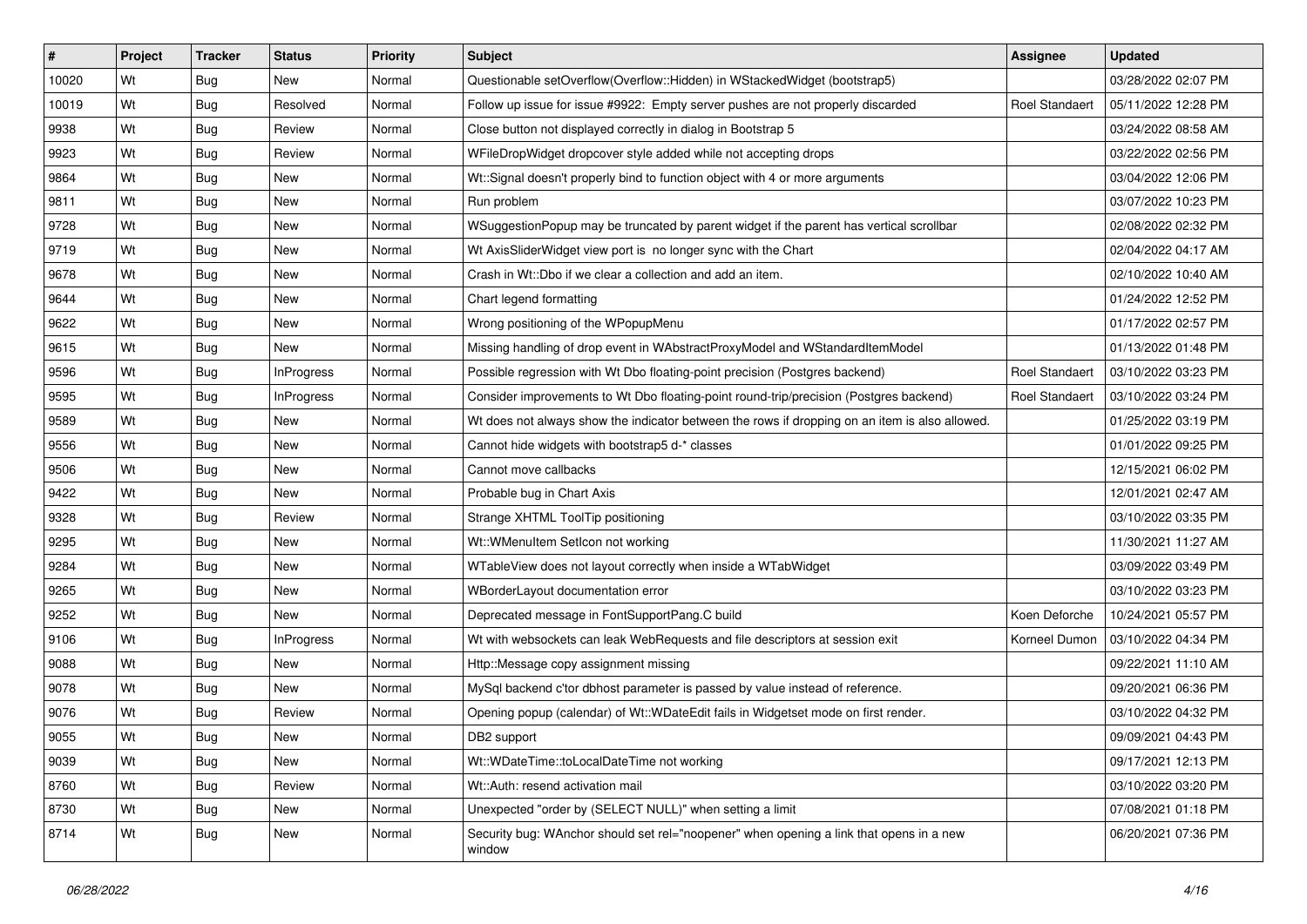| $\vert$ # | Project | <b>Tracker</b> | <b>Status</b> | <b>Priority</b> | Subject                                                                                                                           | <b>Assignee</b> | <b>Updated</b>      |
|-----------|---------|----------------|---------------|-----------------|-----------------------------------------------------------------------------------------------------------------------------------|-----------------|---------------------|
| 8602      | Wt      | Bug            | New           | Normal          | No changed() signal when toggling a check box programmatically                                                                    |                 | 03/10/2022 03:27 PM |
| 8544      | Wt      | <b>Bug</b>     | <b>New</b>    | Normal          | WFileUpload: uploaded signal never called                                                                                         |                 | 05/21/2021 10:43 AM |
| 8416      | Wt      | Bug            | New           | Normal          | Wt crashes in ~Configuration                                                                                                      |                 | 04/28/2021 03:25 PM |
| 8378      | Wt      | Bug            | InProgress    | Normal          | WStandardItemModel::sort doesn't work when the items are created lazily.                                                          |                 | 04/27/2021 09:00 PM |
| 8366      | Wt      | Bug            | Feedback      | Normal          | Auth widget needs reload                                                                                                          |                 | 06/10/2021 08:43 AM |
| 8332      | Wt      | Bug            | <b>New</b>    | Normal          | Cannot compile wt 4.5.0 on raspbian                                                                                               |                 | 04/12/2021 08:07 PM |
| 8213      | Wt      | Bug            | <b>New</b>    | Normal          | The result of the function WTreeView::scrollTo is wrong if any parent of the element is collapsed.                                |                 | 03/17/2021 03:38 PM |
| 8201      | Wt      | Bug            | <b>New</b>    | Normal          | Buy Here Pay Here Dealership We Can Help Auto Chicago                                                                             |                 | 03/12/2021 09:00 PM |
| 8193      | Wt      | Bug            | <b>New</b>    | Normal          | WTableView headers layout broken without JS                                                                                       |                 | 03/11/2021 10:21 AM |
| 8157      | Wt      | Bug            | <b>New</b>    | Normal          | Message box initiated in embedded widget can't show icon                                                                          |                 | 02/27/2021 06:37 AM |
| 8156      | Wt      | <b>Bug</b>     | <b>New</b>    | Normal          | X-Frame-Option=SAMEORIGIN doesn't let my application be visualized inside iframe                                                  |                 | 10/20/2021 11:36 AM |
| 8093      | Wt      | Bug            | <b>New</b>    | Normal          | WCartesianChart portrait size do not show the bottom axis.                                                                        |                 | 02/18/2021 10:22 AM |
| 8002      | Wt      | Bug            | <b>New</b>    | Normal          | WServer shutting down when setting breakpoint in XCode                                                                            |                 | 01/28/2021 08:26 AM |
| 7974      | Wt      | Bug            | <b>New</b>    | Normal          | WPopupMenu gets cut off at layout-boundaries/scrollbars                                                                           |                 | 01/24/2022 03:37 PM |
| 7970      | Wt      | <b>Bug</b>     | <b>New</b>    | Normal          | wthttp server may terminate after uncaught exception                                                                              |                 | 01/11/2021 08:43 PM |
| 7958      | Wt      | Bug            | New           | Normal          | When progressive bootstrap is enabled, setting a WContainerWidget's tag name to "form"<br>causes it to be skipped in the DOM tree |                 | 01/06/2021 02:19 PM |
| 7917      | Wt      | Bug            | <b>New</b>    | Normal          | Wt internal error; code:undefined, description: Cannot read property 'ClassName' of null                                          |                 | 12/15/2020 02:23 PM |
| 7915      | Wt      | Bug            | <b>New</b>    | Normal          | memory leak in WCartesianChart (wt3.7.0)                                                                                          |                 | 12/15/2020 03:14 PM |
| 7903      | Wt      | Bug            | <b>New</b>    | Normal          | Drag and drop between two views can throw.                                                                                        |                 | 12/08/2020 08:23 AM |
| 7897      | Wt      | Bug            | <b>New</b>    | Normal          | Log axis scale maps value 0 to minimum of axis                                                                                    |                 | 12/07/2020 01:21 PM |
| 7888      | Wt      | Bug            | <b>New</b>    | Normal          | WStringListModel::setItemData works not correct                                                                                   |                 | 12/03/2020 03:26 PM |
| 7881      | Wt      | Bug            | <b>New</b>    | Normal          | Modal dialog, which should be inaccessible in parallel, is getting nested                                                         |                 | 01/05/2021 05:58 PM |
| 7871      | Wt      | Bug            | New           | Normal          | stuck "Loading" indication                                                                                                        |                 | 11/24/2020 10:38 PM |
| 7856      | Wt      | <b>Bug</b>     | <b>New</b>    | Normal          | Native WSIider not working on progressive bootstrap                                                                               |                 | 11/13/2020 10:34 AM |
| 7810      | Wt      | Bug            | <b>New</b>    | Normal          | measureText() not accurate                                                                                                        |                 | 10/31/2020 07:09 PM |
| 7800      | Wt      | Bug            | New           | Normal          | WCartesianChart renders barseries over axis                                                                                       |                 | 12/03/2020 02:59 PM |
| 7794      | Wt      | Bug            | <b>New</b>    | Normal          | WProgressBar can generate invalid HTML code.                                                                                      |                 | 10/22/2020 03:21 PM |
| 7790      | Wt      | <b>Bug</b>     | New           | Normal          | WidentityProxyModel does not forward a call of sort method to the source model.                                                   |                 | 10/20/2020 04:11 PM |
| 7788      | Wt      | Bug            | New           | Normal          | Signal with big string does not trigger the fallback function                                                                     |                 | 10/30/2020 09:52 AM |
| 7787      | Wt      | <b>Bug</b>     | New           | Normal          | WContainer setLayout calls overriden clear()                                                                                      |                 | 10/17/2020 05:14 PM |
| 7769      | Wt      | <b>Bug</b>     | New           | Normal          | Mandelbrot example not working on Ubuntu                                                                                          |                 | 10/28/2020 04:42 PM |
| 7756      | Wt      | <b>Bug</b>     | New           | Normal          | WLayout with JavaScript implementaion does not receive size change event if the trigger was<br>WTextArea.                         |                 | 10/20/2020 03:41 PM |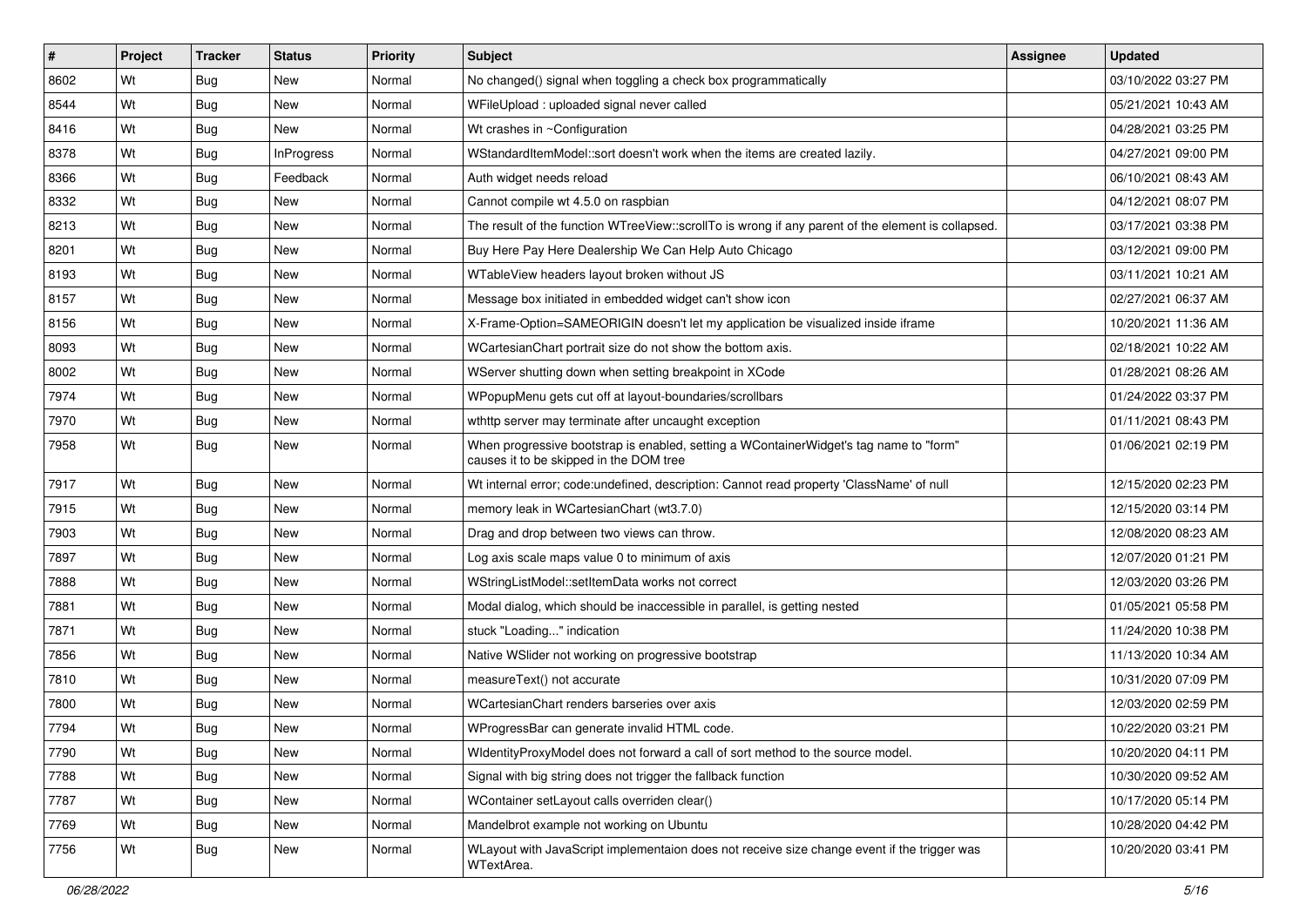| #    | Project | <b>Tracker</b> | <b>Status</b>     | <b>Priority</b> | <b>Subject</b>                                                                                                                                       | Assignee              | <b>Updated</b>      |
|------|---------|----------------|-------------------|-----------------|------------------------------------------------------------------------------------------------------------------------------------------------------|-----------------------|---------------------|
| 7748 | Wt      | Bug            | <b>New</b>        | Normal          | WStringListModel does not support restoring of raw indexes.                                                                                          |                       | 10/06/2020 02:47 PM |
| 7687 | Wt      | Bug            | Feedback          | Normal          | OIDC example not redirecting to authorization endpoint with Javascript enabled                                                                       | <b>Roel Standaert</b> | 06/22/2021 10:21 AM |
| 7645 | Wt      | Bug            | New               | Normal          | Inconsistencies with anchor text selection and inclusion in tab chain                                                                                |                       | 03/10/2022 03:28 PM |
| 7600 | Wt      | Bug            | Feedback          | Normal          | WFileUpload Fails with Large Files                                                                                                                   |                       | 06/24/2020 02:14 PM |
| 7550 | Wt      | <b>Bug</b>     | InProgress        | Normal          | WGridLayout does not work inside of WStackedWidget                                                                                                   | Koen Deforche         | 05/11/2020 01:34 PM |
| 7516 | Wt      | Bug            | <b>New</b>        | Normal          | Calling WMenu::select(nullptr) from internalPathChanged event handler ends with SIGSEGV<br>(endless recursion)                                       |                       | 04/08/2020 06:02 PM |
| 7512 | Wt      | Bug            | <b>New</b>        | Normal          | Auth Widget is leaking information about existing users                                                                                              |                       | 04/07/2020 02:52 PM |
| 7481 | Wt      | <b>Bug</b>     | <b>New</b>        | Normal          | Having a long running command with a processEvents() call in it together with a timer can result<br>in clicked events being processed too many times |                       | 03/05/2020 11:25 AM |
| 7479 | Wt      | Bug            | <b>New</b>        | Normal          | WResource Multipart Request - Error parsing CGI request                                                                                              |                       | 03/04/2020 06:19 PM |
| 7478 | Wt      | Bug            | <b>New</b>        | Normal          | Editing column in wtableview                                                                                                                         |                       | 02/28/2020 10:04 PM |
| 7477 | Wt      | <b>Bug</b>     | <b>New</b>        | Normal          | Wt Axis zoomRangeChanged won't fire when adding/removing a series                                                                                    |                       | 02/27/2020 11:32 AM |
| 7440 | Wt      | <b>Bug</b>     | <b>New</b>        | Normal          | WTimer results in excessive browser CPU and memory usage when connection is lost                                                                     |                       | 02/05/2020 09:57 AM |
| 7424 | Wt      | Bug            | New               | Normal          | WContainerWidget::setContentAlignment() has no effect when item is hidden                                                                            |                       | 01/27/2020 10:24 AM |
| 7401 | Wt      | Bug            | <b>New</b>        | Normal          | removal of ' <meta content="noindex, nofollow" name="robots"/> '                                                                                     |                       | 01/16/2020 05:27 PM |
| 7396 | Wt      | Bug            | <b>New</b>        | Normal          | WTreeView not working when hidden during construction                                                                                                |                       | 01/30/2020 05:13 PM |
| 7367 | Wt      | <b>Bug</b>     | <b>New</b>        | Normal          | Validators: delay validation until user has entered something                                                                                        |                       | 12/12/2019 03:48 PM |
| 7292 | Wt      | Bug            | New               | Normal          | Refresh token and access type                                                                                                                        |                       | 10/28/2019 06:44 PM |
| 7281 | Wt      | <b>Bug</b>     | <b>New</b>        | Normal          | WFileUpload keeps previously applied styling when enableAjax() is called                                                                             |                       | 10/14/2019 01:36 PM |
| 7275 | Wt      | Bug            | Feedback          | Normal          | WDateTime + Dbo bug                                                                                                                                  |                       | 10/15/2019 01:09 PM |
| 7274 | Wt      | Bug            | Feedback          | Normal          | Dialog inconsistency                                                                                                                                 |                       | 01/26/2021 05:59 AM |
| 7268 | Wt      | <b>Bug</b>     | Feedback          | Normal          | Session timeout issues                                                                                                                               |                       | 10/04/2019 02:59 PM |
| 7260 | Wt      | Bug            | Confirmed         | Normal          | WStandardItemModel::removeRows ajaxMode() assertion fail after upgrading to 3.4.1                                                                    |                       | 09/27/2019 10:45 AM |
| 7230 | Wt      | Bug            | Confirmed         | Normal          | Wt4, WVBoxLayout->setResizable not working, children not visible                                                                                     |                       | 09/12/2019 11:51 AM |
| 7196 | Wt      | <b>Bug</b>     | New               | Normal          | Pango 1.44 deprecation warnings                                                                                                                      |                       | 08/14/2019 12:30 PM |
| 7187 | Wt      | <b>Bug</b>     | Feedback          | Normal          | contents of WTabWidget not stretching in height                                                                                                      |                       | 09/09/2019 09:54 PM |
| 7144 | Wt      | Bug            | New               | Normal          | WTreeNode: Wether child-node is selectable depends on parent-node                                                                                    |                       | 07/18/2019 01:42 PM |
| 7093 | Wt      | <b>Bug</b>     | Feedback          | Normal          | Deadlock when chaining http-requests                                                                                                                 |                       | 07/07/2020 05:18 PM |
| 7082 | Wt      | Bug            | <b>InProgress</b> | Normal          | Regression WStackedWidget in layout with overflow can lose scrollbar on animated transition                                                          | Koen Deforche         | 06/13/2019 12:31 PM |
| 7054 | Wt      | Bug            | InProgress        | Normal          | WTableView can lose synchronization during resize and display "Loading" when data is available                                                       | <b>Roel Standaert</b> | 05/31/2019 09:51 AM |
| 7040 | Wt      | <b>Bug</b>     | New               | Normal          | Generated javascript can execute out-of-sequence due to a timing issue with require()                                                                |                       | 05/12/2019 05:29 PM |
| 7035 | Wt      | <b>Bug</b>     | New               | Normal          | Wt.js can generate requests that exceed server defaults                                                                                              |                       | 05/03/2019 05:27 PM |
| 7020 | Wt      | <b>Bug</b>     | New               | Normal          | Wt progress bar disable style                                                                                                                        |                       | 08/05/2019 12:46 PM |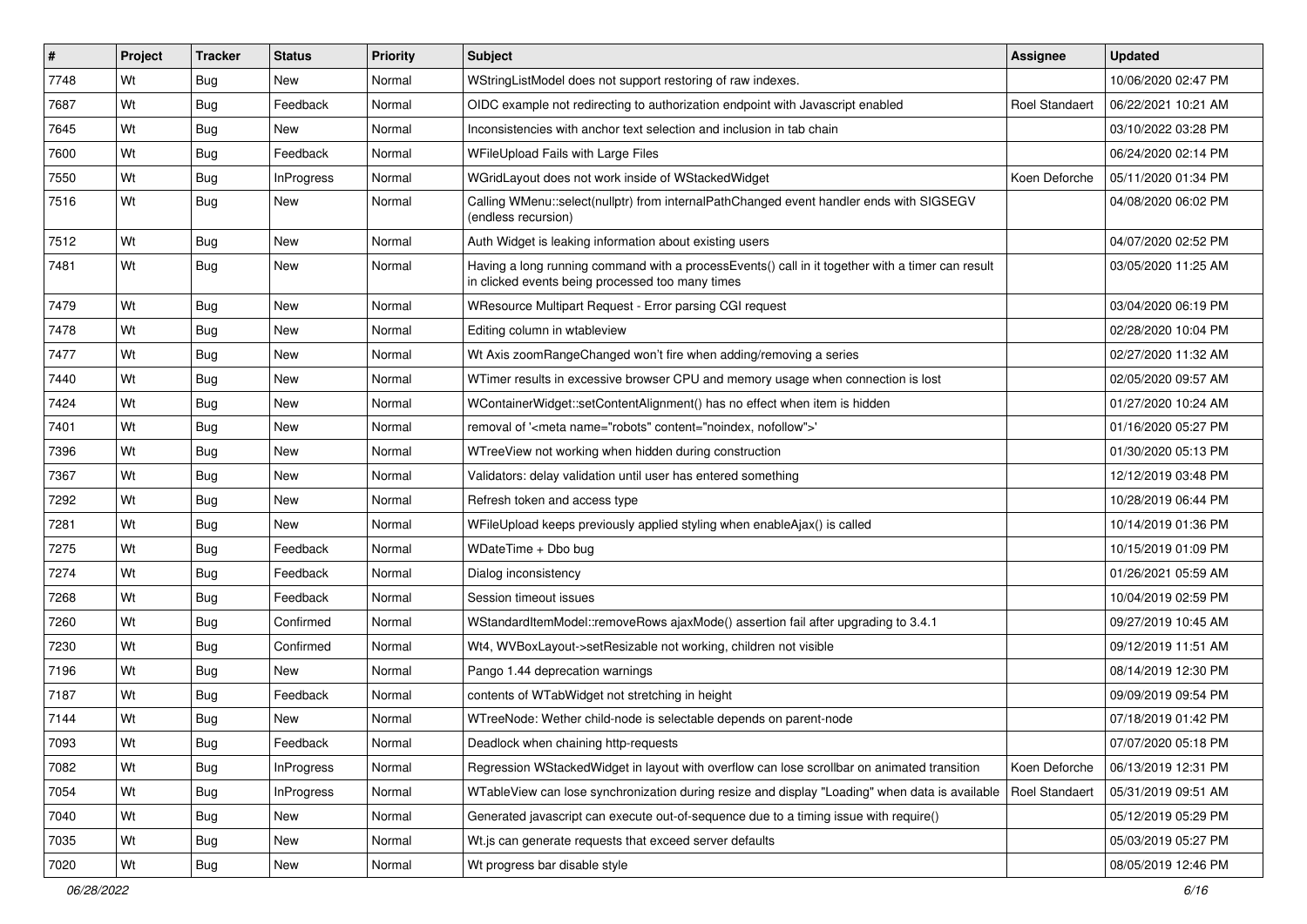| $\vert$ # | Project | <b>Tracker</b> | <b>Status</b>     | <b>Priority</b> | <b>Subject</b>                                                                                                                 | <b>Assignee</b>       | <b>Updated</b>      |
|-----------|---------|----------------|-------------------|-----------------|--------------------------------------------------------------------------------------------------------------------------------|-----------------------|---------------------|
| 7009      | Wt      | Bug            | New               | Normal          | WPopupMenu destruction when inside a WMenuItem                                                                                 |                       | 01/08/2021 01:06 PM |
| 6887      | Wt      | Bug            | <b>New</b>        | Normal          | WVideo on iphone inconsistencies                                                                                               |                       | 02/08/2019 10:09 AM |
| 6762      | Wt      | <b>Bug</b>     | <b>New</b>        | Normal          | Unicode in mail attachement file name                                                                                          |                       | 11/26/2018 01:00 PM |
| 6752      | Wt      | <b>Bug</b>     | <b>New</b>        | Normal          | Wt::WString::trn override issue                                                                                                |                       | 11/17/2018 03:39 PM |
| 6749      | Wt      | Bug            | <b>New</b>        | Normal          | WebController sessionCount mutex missing?                                                                                      |                       | 11/16/2018 12:55 PM |
| 6722      | Wt      | <b>Bug</b>     | <b>New</b>        | Normal          | high number of bar charts failure                                                                                              | Roel Standaert        | 11/12/2018 05:10 PM |
| 6674      | Wt      | Bug            | <b>New</b>        | Normal          | WFileDropWidget_worker.min.js but no WFileDropWidget_worker.js                                                                 |                       | 10/22/2018 09:28 PM |
| 6657      | Wt      | Bug            | New               | Normal          | Cannot destroy WPopupWidget when it's hidden without invoking undefined behaviour                                              |                       | 12/14/2018 04:43 PM |
| 6635      | Wt      | <b>Bug</b>     | <b>New</b>        | Normal          | WT DBO Segmentation Fault with natural keys                                                                                    |                       | 09/25/2018 04:33 PM |
| 6609      | Wt      | Bug            | <b>InProgress</b> | Normal          | FlexLayoutImpl.js hard-code children's overflow to hidden.                                                                     | Koen Deforche         | 09/14/2018 11:19 AM |
| 6601      | Wt      | Bug            | <b>InProgress</b> | Normal          | Window scroll bars gone quite recently                                                                                         | Koen Deforche         | 12/14/2018 04:44 PM |
| 6533      | Wt      | Bug            | <b>New</b>        | Normal          | wt port in vcpkg                                                                                                               |                       | 08/14/2018 10:36 AM |
| 6487      | Wt      | Bug            | <b>New</b>        | Normal          | WTree not interactive without JavaScript (works in 3.3.10)                                                                     |                       | 12/14/2018 04:45 PM |
| 6434      | Wt      | Bug            | <b>New</b>        | Normal          | WintValidator: inputFilter does not accept decimal separator                                                                   |                       | 06/05/2018 10:19 AM |
| 6405      | Wt      | Bug            | <b>New</b>        | Normal          | Signal not exposed                                                                                                             |                       | 05/28/2018 12:30 PM |
| 6347      | Wt      | Bug            | <b>New</b>        | Normal          | Layout Direction issue                                                                                                         |                       | 12/14/2018 04:47 PM |
| 6342      | Wt      | <b>Bug</b>     | Feedback          | Normal          | Leak in Wt::Http::Request::parseFormUrlEncoded                                                                                 |                       | 06/22/2018 10:15 AM |
| 6332      | Wt      | Bug            | <b>New</b>        | Normal          | Documentation for Wt::Signals and Wt::Signals::connection missing in Wt 4                                                      |                       | 04/12/2018 10:45 AM |
| 6327      | Wt      | Bug            | <b>New</b>        | Normal          | tr function in WTemplate requires browser refresh after locale change                                                          |                       | 04/09/2018 03:35 PM |
| 6325      | Wt      | Bug            | Feedback          | Normal          | Can't find OpenSSL on Windows                                                                                                  |                       | 04/08/2018 04:54 AM |
| 6296      | Wt      | Bug            | New               | Normal          | WPanel children overflow border                                                                                                |                       | 12/14/2018 04:39 PM |
| 6293      | Wt      | <b>Bug</b>     | Feedback          | Normal          | Regression in 3.3.9 for bug #1947                                                                                              | Koen Deforche         | 12/14/2018 04:39 PM |
| 6235      | Wt      | Bug            | <b>New</b>        | Normal          | Wt4.0.2: In certain case, removeFromParent() is not working.                                                                   |                       | 05/02/2018 11:57 AM |
| 6234      | Wt      | <b>Bug</b>     | New               | Normal          | Wt4.0.2: Documentation on WContainerWidget::setLayout() is outdated.                                                           |                       | 02/15/2018 09:09 AM |
| 6215      | Wt      | <b>Bug</b>     | Feedback          | Normal          | WApplication::setTitle doesn't update <title> in HTML header.</title>                                                          |                       | 12/14/2018 04:48 PM |
| 6213      | Wt      | <b>Bug</b>     | New               | Normal          | bootstrap progress-bar does not update correctly                                                                               | <b>Roel Standaert</b> | 01/22/2018 12:48 PM |
| 6207      | Wt      | Bug            | Feedback          | Normal          | WMediaPlayer: event ended is not raised for files with durations less than 4 seconds, some<br>timeUpdated events are also lost | Koen Deforche         | 01/26/2018 03:53 PM |
| 6205      | Wt      | Bug            | Feedback          | Normal          | Wt Error: Wt: invalid ackId                                                                                                    |                       | 04/12/2018 10:32 AM |
| 6196      | Wt      | Bug            | New               | Normal          | Wt::WAbstractArea::id() is not returning the ID used in HTML                                                                   |                       | 01/08/2018 12:25 PM |
| 6189      | Wt      | Bug            | New               | Normal          | setCurrentIndex(-1) and setNoSelectionEnabled(true)                                                                            |                       | 12/18/2017 10:14 PM |
| 6188      | Wt      | <b>Bug</b>     | New               | Normal          | Local anchor (#) doesn't work after Wt_3.3.6                                                                                   |                       | 12/14/2017 06:23 PM |
| 6158      | Wt      | <b>Bug</b>     | New               | Normal          | Wt::WMenuItem documentation is incomplete                                                                                      |                       | 11/21/2017 10:34 PM |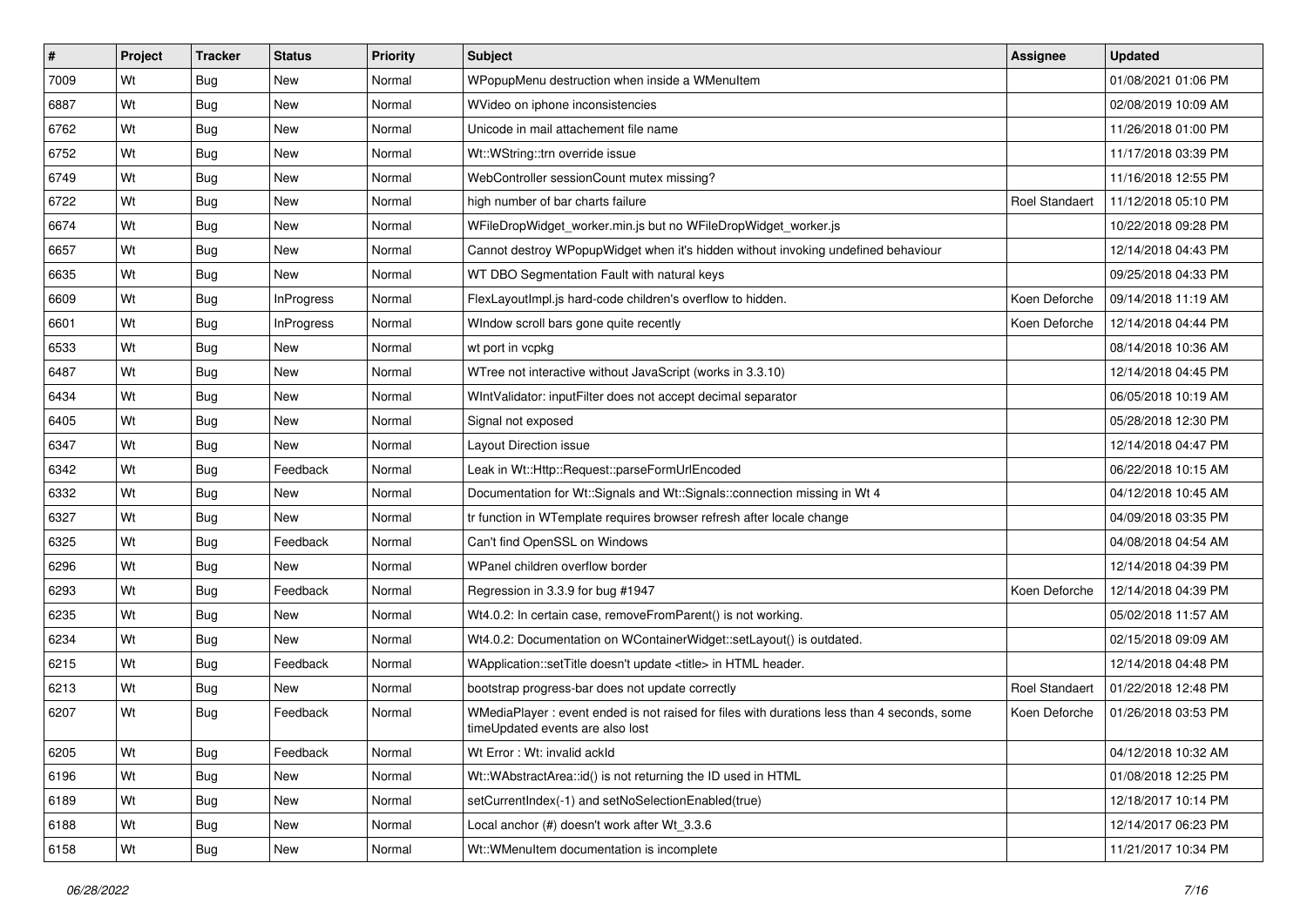| $\vert$ # | Project | <b>Tracker</b> | <b>Status</b>     | <b>Priority</b> | <b>Subject</b>                                                                                                        | Assignee              | <b>Updated</b>      |
|-----------|---------|----------------|-------------------|-----------------|-----------------------------------------------------------------------------------------------------------------------|-----------------------|---------------------|
| 6150      | Wt      | <b>Bug</b>     | New               | Normal          | WTableView edit missplacement (wt4)                                                                                   |                       | 11/20/2017 08:16 PM |
| 6140      | Wt      | Bug            | New               | Normal          | WPopupMenu not closing on pressing one of the items                                                                   |                       | 11/16/2017 08:41 AM |
| 6105      | Wt      | Bug            | Feedback          | Normal          | setfocus                                                                                                              |                       | 12/15/2017 04:27 PM |
| 6076      | Wt      | Bug            | <b>New</b>        | Normal          | [Wt::Dbo] How to work with entities without parameter-less constructors (classes that require an<br>invariant)        |                       | 10/31/2017 11:18 AM |
| 6072      | Wt      | Bug            | New               | Normal          | Unable to zoom or pan while the chart's data is being updated.                                                        |                       | 10/30/2017 10:44 AM |
| 6045      | Wt      | Bug            | New               | Normal          | WDoubleValidator: implement inputFilter()                                                                             |                       | 10/25/2017 11:48 AM |
| 6044      | Wt      | Bug            | <b>New</b>        | Normal          | WTabWidget and flex-layout                                                                                            |                       | 08/27/2018 11:41 AM |
| 6037      | Wt      | Bug            | Feedback          | Normal          | [v3] WTable::deteteRow() doesn't delete contents, just the row.                                                       |                       | 11/21/2017 05:51 PM |
| 6028      | Wt      | Bug            | <b>New</b>        | Normal          | ItemIsXHTMLText flag in WAbstractChartModel causes crash when chart is rendered                                       | <b>Roel Standaert</b> | 10/19/2017 08:33 PM |
| 6015      | Wt      | Bug            | New               | Normal          | Oscillation in Chrome at various zoom levels with layouts (WTableView)                                                |                       | 10/17/2017 05:52 PM |
| 6014      | Wt      | Bug            | New               | Normal          | Oscillation in Chrome at various zoom levels with layouts (WPaintedWidget w/Areas)                                    |                       | 10/17/2017 05:04 PM |
| 5962      | Wt      | Bug            | New               | Normal          | Properly support toggling drag enabled/disabled on WAbstractItemView                                                  |                       | 10/02/2017 06:58 PM |
| 5945      | Wt      | Bug            | New               | Normal          | WBoxLayout - WPieChart resizing does not work when nested into a WContainerWidget                                     |                       | 09/25/2017 06:11 PM |
| 5915      | Wt      | Bug            | New               | Normal          | Generated javascript causes sometimes Wt internal error - Wt internal error; undefined,<br>description: j7406 is null |                       | 10/12/2018 05:16 PM |
| 5913      | Wt      | Bug            | New               | Normal          | WFileUpload has a bug when placed in a WTemplateFormView                                                              |                       | 09/14/2017 12:08 PM |
| 5903      | Wt      | <b>Bug</b>     | New               | Normal          | Http::Client Racy with abort behaviour                                                                                |                       | 09/01/2017 10:29 PM |
| 5902      | Wt      | Bug            | New               | Normal          | WAxisSliderWidget: Bumping one handler to the edge affects another handler.                                           |                       | 08/31/2017 12:25 PM |
| 5901      | Wt      | Bug            | New               | Normal          | WAxisSliderWidget works incorrectly when the chart is hidden.                                                         |                       | 08/31/2017 12:06 PM |
| 5900      | Wt      | Bug            | New               | Normal          | Context menu disappears in treeview-dragdrop example                                                                  |                       | 08/29/2017 06:01 PM |
| 5892      | Wt      | Bug            | New               | Normal          | wt4 compilation failed with gcc 4.9                                                                                   |                       | 08/31/2017 11:50 AM |
| 5889      | Wt      | Bug            | <b>New</b>        | Normal          | WTreeView loooks bad after data update                                                                                |                       | 09/11/2017 12:40 PM |
| 5882      | Wt      | <b>Bug</b>     | New               | Normal          | WTableView with BootstrapTheme v2 doesn't render all rows (ep.2)                                                      |                       | 08/19/2017 01:07 AM |
| 5881      | Wt      | Bug            | New               | Normal          | --ssl-prefer-server-ciphers option not documented                                                                     |                       | 08/31/2017 01:00 PM |
| 5838      | Wt      | Bug            | Feedback          | Normal          | Error on empty WComboBox (on 3.3.7)                                                                                   |                       | 08/09/2017 02:31 PM |
| 5829      | Wt      | Bug            | New               | Normal          | WFormModel::FieldMap with "const char*" key                                                                           |                       | 08/31/2017 01:34 PM |
| 5808      | Wt      | <b>Bug</b>     | New               | Normal          | Wt 4.0.0-rc1 examples segfault on Alpine                                                                              |                       | 12/05/2017 04:30 PM |
| 5807      | Wt      | <b>Bug</b>     | New               | Normal          | WMediaPlayer custom time text widgets working                                                                         |                       | 12/23/2019 01:35 PM |
| 5797      | Wt      | <b>Bug</b>     | New               | Normal          | Wt 4: Cannot build Dbo separately                                                                                     |                       | 07/10/2017 01:42 PM |
| 5776      | Wt      | <b>Bug</b>     | <b>InProgress</b> | Normal          | Two second startup delay with default bootstrap without javascript                                                    | Koen Deforche         | 06/22/2017 02:13 PM |
| 5770      | Wt      | <b>Bug</b>     | New               | Normal          | Error during chart rendering                                                                                          |                       | 06/16/2017 10:47 AM |
| 5765      | Wt      | <b>Bug</b>     | New               | Normal          | WDialog with percentage based initial size is not resizeable by user                                                  |                       | 06/14/2017 04:19 PM |
| 5741      | Wt      | <b>Bug</b>     | Feedback          | Normal          | Segfault when WDatePicker destructor is called                                                                        |                       | 06/06/2017 03:30 PM |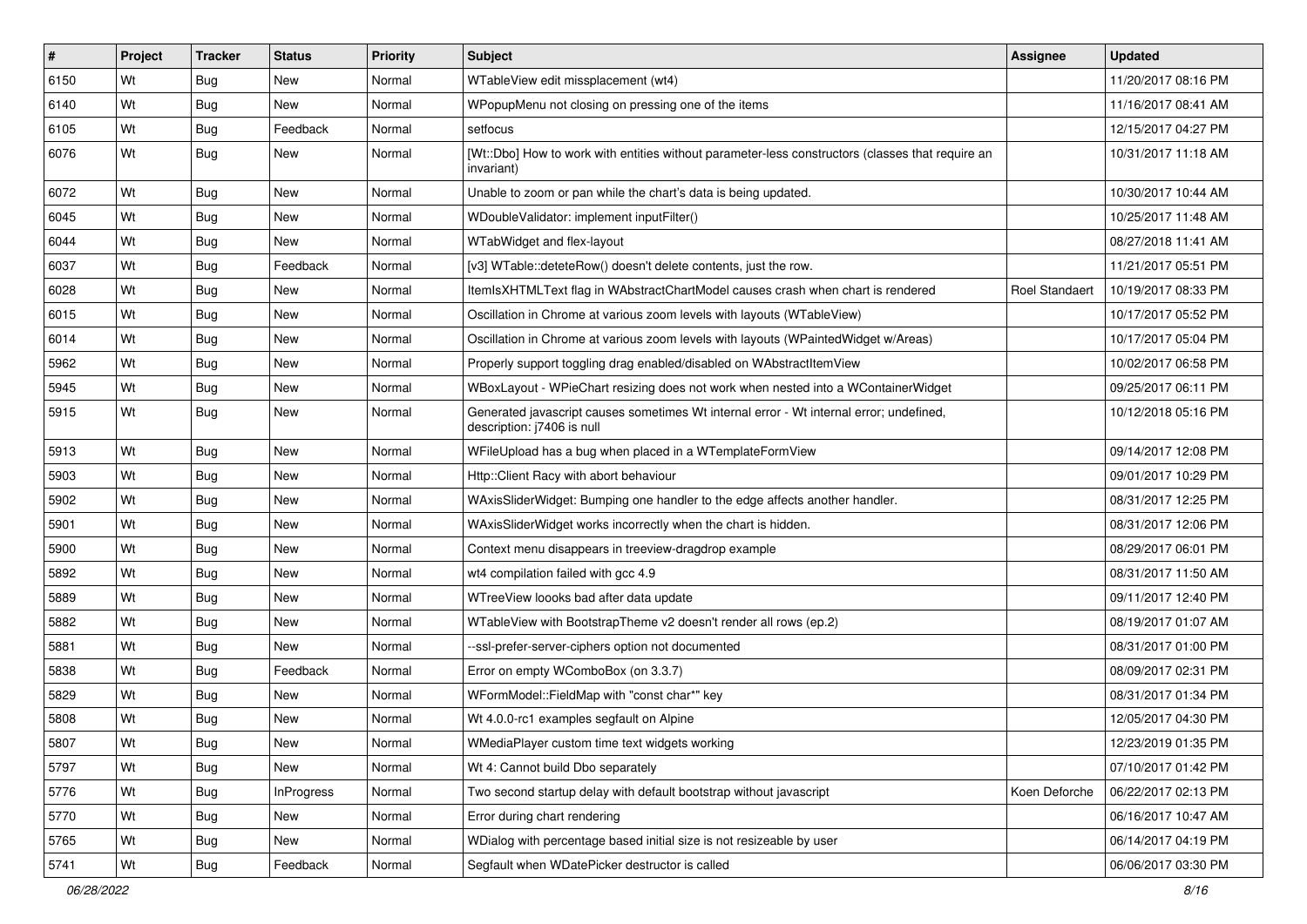| $\vert$ # | Project | <b>Tracker</b> | <b>Status</b>     | <b>Priority</b> | <b>Subject</b>                                                                                                        | <b>Assignee</b>       | <b>Updated</b>                        |
|-----------|---------|----------------|-------------------|-----------------|-----------------------------------------------------------------------------------------------------------------------|-----------------------|---------------------------------------|
| 5637      | Wt      | Bug            | New               | Normal          | Using Wt::Dbo cause MySQL prepared statement leak                                                                     |                       | 03/31/2017 06:34 PM                   |
| 5624      | Wt      | Bug            | <b>New</b>        | Normal          | WApplication::bind() documentation is misleading about WServer::post()                                                |                       | 03/26/2017 12:49 PM                   |
| 5622      | Wt      | <b>Bug</b>     | New               | Normal          | WPainter draws ellipses as 360 degree arcs, which is not the same                                                     |                       | 03/24/2017 03:30 PM                   |
| 5597      | Wt      | Bug            | <b>InProgress</b> | Normal          | setTransient on WPopupWidget not effective on iOS                                                                     |                       | Michiel Derhaeg   04/03/2017 03:35 PM |
| 5585      | Wt      | <b>Bug</b>     | <b>New</b>        | Normal          | PayPal description is not showing                                                                                     | Koen Deforche         | 03/06/2017 08:21 PM                   |
| 5584      | Wt      | Bug            | New               | Normal          | Wt::Http::Client abort() documentation incomplete                                                                     |                       | 03/03/2017 12:24 PM                   |
| 5559      | Wt      | Bug            | Feedback          | Normal          | Server push - concurrency issue                                                                                       | <b>Roel Standaert</b> | 01/16/2018 02:41 PM                   |
| 5551      | Wt      | <b>Bug</b>     | New               | Normal          | WResource doesn't receive http patch / Wt::Http::Client doesn't support sending patch                                 |                       | 02/12/2017 11:13 PM                   |
| 5390      | Wt      | <b>Bug</b>     | Feedback          | Normal          | Calendar widget shows up after calling WDateEdit::setHidden(false)                                                    | André Jacobs          | 11/28/2016 05:35 PM                   |
| 5353      | Wt      | Bug            | New               | Normal          | Widget Gallery "Integration example" has some issues with validation                                                  |                       | 10/20/2016 07:46 PM                   |
| 5350      | Wt      | Bug            | New               | Normal          | boost 1.62 and exception: Error (asio): set_option: Bad file descriptor                                               |                       | 10/18/2016 11:55 AM                   |
| 5339      | Wt      | <b>Bug</b>     | Feedback          | Normal          | Json::Value comparision operator always returns true                                                                  | André Jacobs          | 04/03/2017 12:44 PM                   |
| 5338      | Wt      | Bug            | <b>New</b>        | Normal          | GoogleMap usage without Internet connection                                                                           |                       | 10/13/2016 12:21 PM                   |
| 5324      | Wt      | Bug            | New               | Normal          | Win32 binary releases: include .lib files for openssl                                                                 | Wim Dumon             | 10/06/2016 12:56 AM                   |
| 5298      | Wt      | Bug            | <b>New</b>        | Normal          | WGoogleMap does not use google_api_key where needed                                                                   |                       | 09/29/2016 12:01 AM                   |
| 5290      | Wt      | Bug            | Feedback          | Normal          | beginRemoveRows (const WModelIndex &parent, int first, int last)                                                      | Koen Deforche         | 11/09/2016 05:23 PM                   |
| 5265      | Wt      | Bug            | New               | Normal          | A WMessageBox with Fade animation can fail to hide when dismissed while animating-in.                                 |                       | 09/19/2016 09:24 PM                   |
| 5256      | Wt      | Bug            | New               | Normal          | Linking errors with Pre-built binaries for Visual Studio                                                              | Wim Dumon             | 09/09/2016 05:46 PM                   |
| 5236      | Wt      | Bug            | Feedback          | Normal          | [error] "WCartesianChart: setAutoLayout(): device does not have font metrics (not even<br>server-side font metrics)." |                       | 09/05/2016 01:33 PM                   |
| 5234      | Wt      | Bug            | <b>New</b>        | Normal          | [wt-3.3.6] TreeView & WSortFilterProxyModel                                                                           |                       | 09/02/2016 05:10 PM                   |
| 5227      | Wt      | Bug            | <b>New</b>        | Normal          | Websocket connection failures cause excessive retries                                                                 |                       | 02/27/2017 11:37 PM                   |
| 5222      | Wt      | Bug            | New               | Normal          | WPopupMenu does not open anymore                                                                                      |                       | 08/23/2016 11:10 AM                   |
| 5221      | Wt      | <b>Bug</b>     | New               | Normal          | Draggable list                                                                                                        |                       | 08/22/2016 05:04 PM                   |
| 5140      | Wt      | Bug            | <b>New</b>        | Normal          | Binaries of WPdfRenderer on 3.3.6                                                                                     |                       | 07/28/2016 12:53 PM                   |
| 5133      | Wt      | Bug            | <b>New</b>        | Normal          | Dbo tutorial                                                                                                          |                       | 07/27/2016 05:18 PM                   |
| 4976      | Wt      | <b>Bug</b>     | Feedback          | Normal          | OpenSSL 1.1.0 support                                                                                                 |                       | 06/15/2016 01:15 PM                   |
| 4974      | Wt      | Bug            | Feedback          | Normal          | WLoadingIndicator does not show up when using WebSockets                                                              | Roel Standaert        | 04/03/2017 10:57 AM                   |
| 4950      | Wt      | Bug            | Feedback          | Normal          | Render latin characters using WPdfRenderer                                                                            | Koen Deforche         | 07/05/2016 02:07 PM                   |
| 4936      | Wt      | Bug            | Feedback          | Normal          | Dbo backend reconnect and reentract statement exception                                                               | Roel Standaert        | 07/13/2016 05:36 PM                   |
| 4924      | Wt      | <b>Bug</b>     | Feedback          | Normal          | WApplication                                                                                                          | Koen Deforche         | 05/20/2016 04:13 PM                   |
| 4923      | Wt      | <b>Bug</b>     | Feedback          | Normal          | WLineEdit                                                                                                             | <b>Roel Standaert</b> | 06/16/2016 12:44 PM                   |
| 4856      | Wt      | <b>Bug</b>     | Feedback          | Normal          | Can anyone help me with my problem resizing images?                                                                   |                       | 04/14/2016 01:21 PM                   |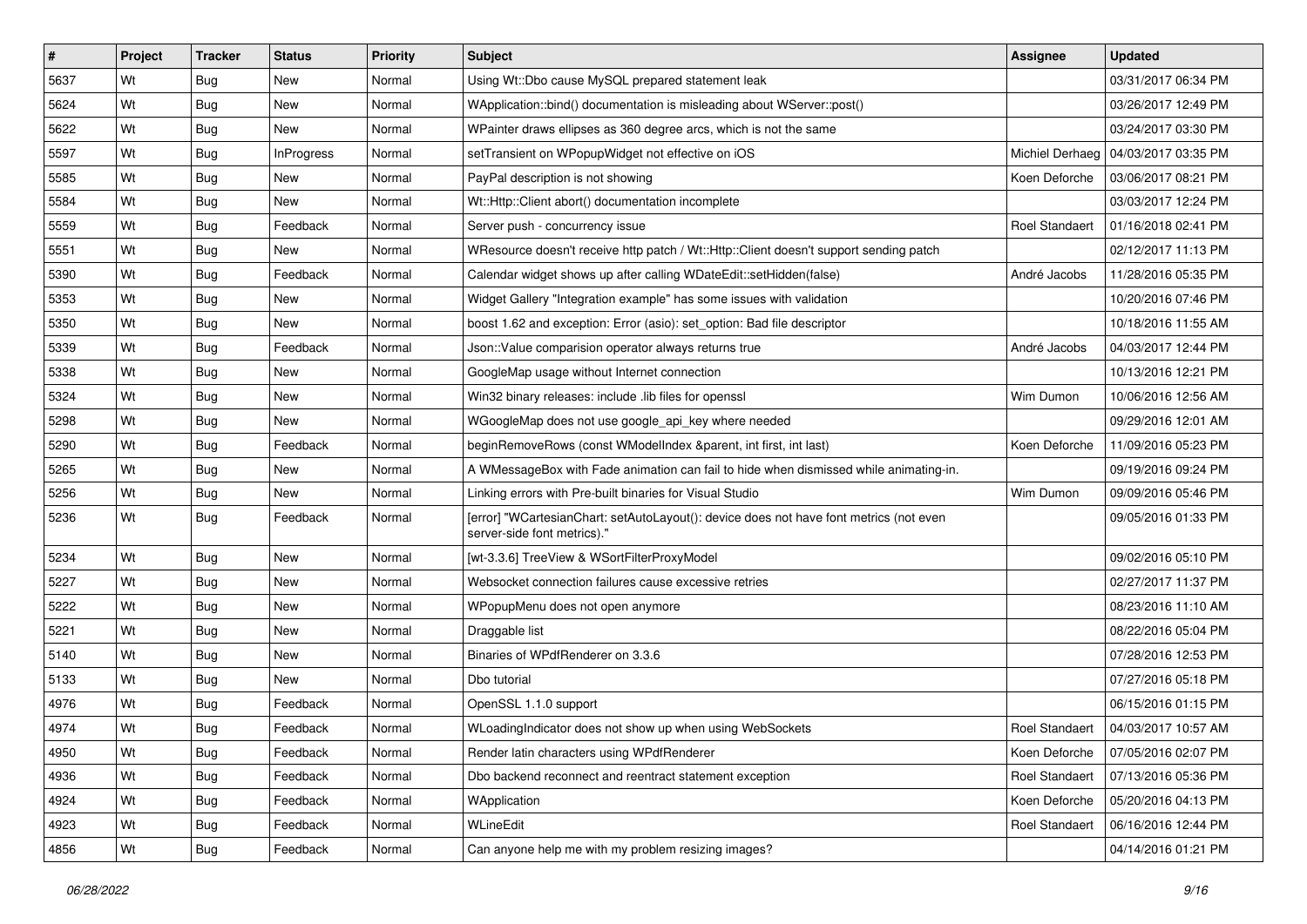| $\vert$ # | Project | <b>Tracker</b> | <b>Status</b> | <b>Priority</b> | <b>Subject</b>                                                                                | Assignee              | <b>Updated</b>      |
|-----------|---------|----------------|---------------|-----------------|-----------------------------------------------------------------------------------------------|-----------------------|---------------------|
| 4790      | Wt      | Bug            | Feedback      | Normal          | Wt::WObject::addChild() bug                                                                   | Koen Deforche         | 03/21/2016 02:34 PM |
| 4766      | Wt      | Bug            | Feedback      | Normal          | setBorder doesn't affect WCheckBox                                                            | Koen Deforche         | 03/01/2016 09:15 PM |
| 4750      | Wt      | Bug            | Feedback      | Normal          | WTabWidget::setTabEnabled behavior changed                                                    |                       | 02/19/2016 09:43 AM |
| 4733      | Wt      | <b>Bug</b>     | Feedback      | Normal          | WSuggestionPopup does not fire WFormWidget 'changed' signal                                   | Yoika Ghysens         | 05/03/2016 12:20 PM |
| 4726      | Wt      | Bug            | Feedback      | Normal          | [wt-3.3.5] WStackedWidget does not span its current widget when an WAnimation is used         | Koen Deforche         | 02/19/2016 11:55 AM |
| 4669      | Wt      | Bug            | Feedback      | Normal          | Error build from source github                                                                |                       | 01/31/2016 04:40 PM |
| 4657      | Wt      | Bug            | Feedback      | Normal          | Returning 404 code in Wt app                                                                  | Koen Deforche         | 01/11/2016 06:30 PM |
| 4642      | Wt      | Bug            | New           | Normal          | WAnimation doesn't work in WPopupMenu                                                         |                       | 12/29/2015 05:54 AM |
| 4629      | Wt      | <b>Bug</b>     | Feedback      | Normal          | WTableView / QueryModel doesn't show all rows (stops at row 54782)                            |                       | 12/18/2015 05:37 PM |
| 4597      | Wt      | Bug            | Feedback      | Normal          | WAudio, missing argument for timeUpdated and volumeChanged events                             |                       | 01/01/2016 07:49 PM |
| 4592      | Wt      | Bug            | <b>New</b>    | Normal          | The Bat email client shows corrupted subject of a message sent by Wt::Mail::Client            |                       | 01/11/2016 06:28 PM |
| 4570      | Wt      | <b>Bug</b>     | New           | Normal          | RTL support for WNavigationBar (and WMenu)                                                    |                       | 11/16/2015 06:44 AM |
| 4553      | Wt      | Bug            | <b>New</b>    | Normal          | Wt segfault in WMessageResources::hibernate()                                                 |                       | 11/06/2015 12:18 PM |
| 4533      | Wt      | Bug            | Feedback      | Normal          | [wt-3.3.5-rc1] WTableView signaling order                                                     | Koen Deforche         | 11/05/2015 01:53 PM |
| 4527      | Wt      | <b>Bug</b>     | Feedback      | Normal          | <form> element is not rendered when using progressive bootstrap</form>                        | Koen Deforche         | 11/03/2015 01:18 PM |
| 4516      | Wt      | Bug            | Feedback      | Normal          | WFileUpload not redering on IE & Edge                                                         | <b>Roel Standaert</b> | 10/29/2015 05:19 PM |
| 4497      | Wt      | <b>Bug</b>     | <b>New</b>    | Normal          | JSlot interference by Wt::Auth ?                                                              |                       | 10/07/2015 10:00 AM |
| 4492      | Wt      | Bug            | Feedback      | Normal          | WAbstractArea might fire beforeunload event in some versions of Internet Explorer             | Koen Deforche         | 11/09/2015 08:05 AM |
| 4473      | Wt      | Bug            | Feedback      | Normal          | Wt::Dbo::Session::createTables may fail to create a table if another table already exists     |                       | 09/28/2015 10:23 AM |
| 4462      | Wt      | Bug            | Feedback      | Normal          | Redirection not working when accessing from another host                                      | Benoit<br>Daccache    | 11/03/2015 04:37 PM |
| 4447      | Wt      | Bug            | Feedback      | Normal          | Wt does not work on Mobile Phone Emulator at mobiletest.me                                    | Koen Deforche         | 11/03/2015 04:27 PM |
| 4445      | Wt      | Bug            | Feedback      | Normal          | Wt::Application's require method does not work with Google Adsense                            | Koen Deforche         | 09/08/2015 10:22 PM |
| 4383      | Wt      | <b>Bug</b>     | Feedback      | Normal          | Hints for compiling Widgetgallery example                                                     |                       | 09/08/2015 10:05 AM |
| 4359      | Wt      | <b>Bug</b>     | <b>New</b>    | Normal          | WCartesianChart with axes at ZeroValue positioned incorrectly on interactive horizontal chart |                       | 07/29/2015 03:16 AM |
| 4314      | Wt      | Bug            | New           | Normal          | FindWt.cmake doesn't respect the REQUIRED flag, although it already has code to handle it.    |                       | 07/11/2015 02:16 PM |
| 4313      | Wt      | <b>Bug</b>     | New           | Normal          | cmake build doesn't allow to use standard CMAKE PREFIX PATH                                   |                       | 07/11/2015 02:14 PM |
| 4307      | Wt      | Bug            | New           | Normal          | WTableView setRowHeaderCount() and event handling                                             |                       | 07/10/2015 09:37 AM |
| 4297      | Wt      | Bug            | Feedback      | Normal          | WCartesianChart tooltips do not reflect zoom/pan                                              | Koen Deforche         | 07/29/2015 01:52 AM |
| 4293      | Wt      | Bug            | New           | Normal          | Resize a WText "iframe" widget into a WGridLayout is inaccurate                               |                       | 07/07/2015 01:32 PM |
| 4172      | Wt      | <b>Bug</b>     | Feedback      | Normal          | Browser save password prompt                                                                  | Koen Deforche         | 07/02/2015 02:17 PM |
| 4128      | Wt      | <b>Bug</b>     | New           | Normal          | WTabWidget and javascript.void(0)                                                             |                       | 06/01/2015 10:16 AM |
| 4116      | Wt      | <b>Bug</b>     | Feedback      | Normal          | Reset of WTimer interval on stop and start                                                    | Benoit<br>Daccache    | 06/02/2015 03:45 PM |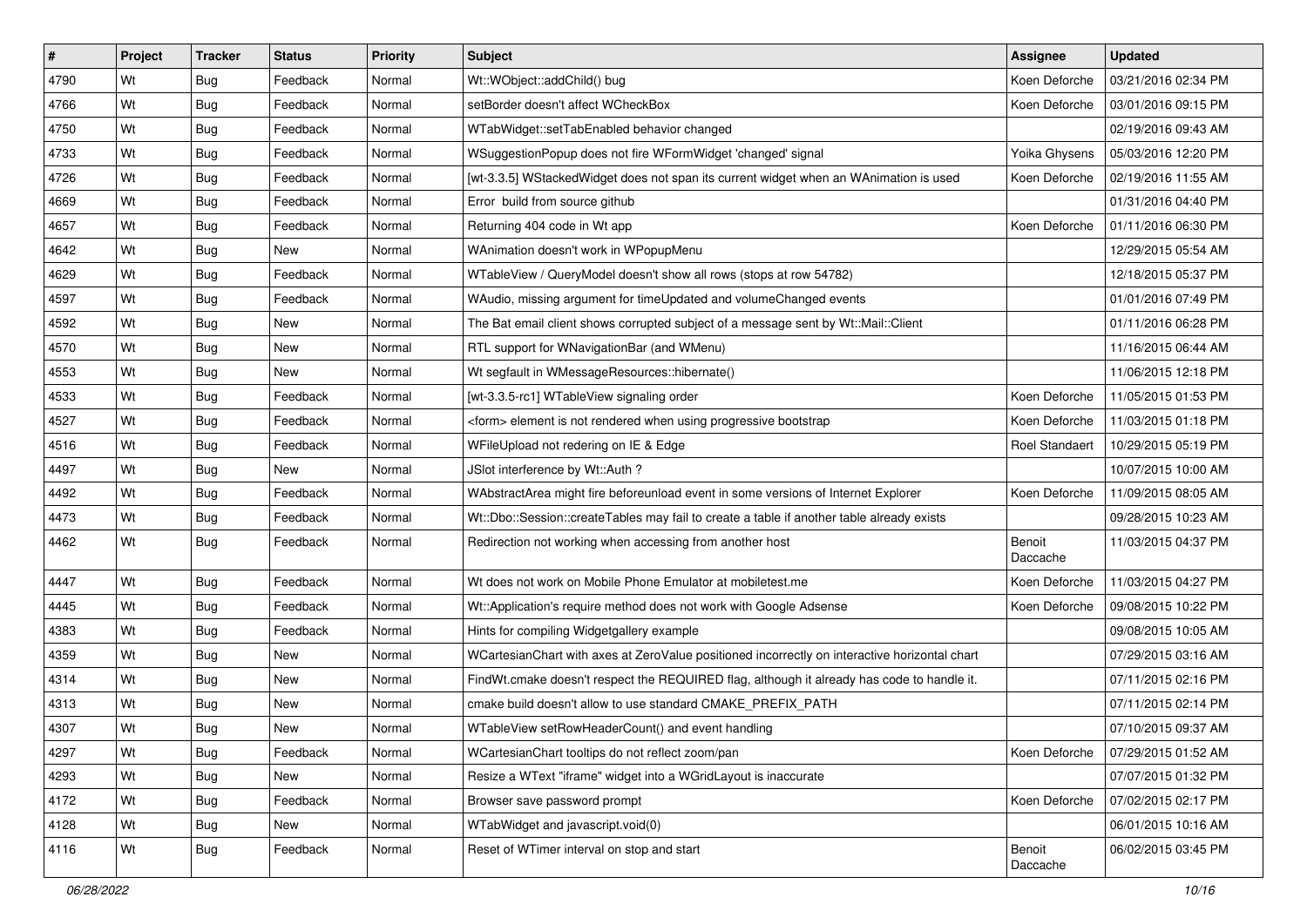| $\vert$ # | Project | <b>Tracker</b> | <b>Status</b>     | <b>Priority</b> | <b>Subject</b>                                                                                      | Assignee        | <b>Updated</b>      |
|-----------|---------|----------------|-------------------|-----------------|-----------------------------------------------------------------------------------------------------|-----------------|---------------------|
| 3977      | Wt      | Bug            | Feedback          | Normal          | Problems with closing a dialog after WServer::post                                                  |                 | 04/16/2015 08:33 AM |
| 3969      | Wt      | <b>Bug</b>     | <b>New</b>        | Normal          | Internal error when browsing Wt site                                                                |                 | 04/08/2015 10:06 PM |
| 3932      | Wt      | Bug            | New               | Normal          | Attribute position not modifiable for WDialog                                                       |                 | 03/30/2015 08:27 PM |
| 3927      | Wt      | <b>Bug</b>     | <b>InProgress</b> | Normal          | [wt-3.3.4 rc2] WMenuItem not rendered correctly when nesting WMenus                                 | Koen Deforche   | 11/10/2015 04:10 PM |
| 3884      | Wt      | Bug            | <b>New</b>        | Normal          | server-side PNG and UTF-8                                                                           | Wim Dumon       | 03/09/2015 07:20 PM |
| 3824      | Wt      | <b>Bug</b>     | New               | Normal          | Potential race in WMessageResourceBundle with WServer::setLocalizedStrings                          |                 | 03/06/2015 01:56 PM |
| 3786      | Wt      | Bug            | <b>InProgress</b> | Normal          | Wt: fatal error: error executing prepared statement Lost connection to MySQL server during<br>query | Wim Dumon       | 03/02/2015 01:26 PM |
| 3738      | Wt      | Bug            | New               | Normal          | Wt fails to compile WIOService with Cygwin                                                          | Wim Dumon       | 03/02/2015 11:41 AM |
| 3715      | Wt      | <b>Bug</b>     | <b>New</b>        | Normal          | Your browser does not support WebGL                                                                 |                 | 01/05/2015 03:42 PM |
| 3714      | Wt      | Bug            | New               | Normal          | Click on checkbox is only emitted when clicking on the text                                         | Koen Deforche   | 12/29/2014 03:57 PM |
| 3698      | Wt      | <b>Bug</b>     | Feedback          | Normal          | Stacking with category chart - anomalies                                                            | Koen Deforche   | 02/17/2015 12:04 AM |
| 3668      | Wt      | Bug            | <b>New</b>        | Normal          | Compilation with -DWT_HAVE_GNU_REGEX needs some patches                                             | Koen Deforche   | 02/16/2015 01:45 PM |
| 3647      | Wt      | <b>Bug</b>     | New               | Normal          | refresh after setLocale is partial.                                                                 |                 | 11/05/2014 03:14 PM |
| 3641      | Wt      | <b>Bug</b>     | Feedback          | Normal          | Real text treated as placeholder text in WFormWidget when text is modified programatically.         | Koen Deforche   | 02/16/2015 05:47 PM |
| 3572      | Wt      | <b>Bug</b>     | Feedback          | Normal          | wt 3.3.3 failed to compile Ddo::mysqlend for supporting the newest version of MySQL                 | Wim Dumon       | 10/06/2014 12:16 PM |
| 3556      | Wt      | <b>Bug</b>     | <b>InProgress</b> | Normal          | incorrect link library for libhpdfd.dll in Wt-3.3.3-msvs2010-Windows-x86-SDK                        | Wim Dumon       | 09/09/2014 09:12 PM |
| 3552      | Wt      | Bug            | Feedback          | Normal          | Can't get the input of a WTextArea when the user copy and paste a very long text into it            | Wim Dumon       | 10/15/2014 01:52 PM |
| 3547      | Wt      | <b>Bug</b>     | New               | Normal          | Double Clicking the Navbar Toggle Button Causes Menu Toggle to Fail                                 | Wim Dumon       | 08/26/2014 09:44 PM |
| 3440      | Wt      | <b>Bug</b>     | Feedback          | Normal          | wtwithgt crash and deadlock fix                                                                     | Koen Deforche   | 10/17/2014 11:43 AM |
| 3432      | Wt      | <b>Bug</b>     | Feedback          | Normal          | wtwithgt $+$ server push = dead lock                                                                | Koen Deforche   | 10/17/2014 11:42 AM |
| 3415      | Wt      | Bug            | Feedback          | Normal          | Problem with WMediaPlayer and custom jQuery                                                         |                 | 07/18/2014 11:17 AM |
| 3390      | Wt      | Bug            | Feedback          | Normal          | libharu not found (mingw, cmake)                                                                    |                 | 06/30/2014 07:44 PM |
| 3389      | Wt      | <b>Bug</b>     | Feedback          | Normal          | cannot install (mingw)                                                                              |                 | 07/04/2014 05:12 PM |
| 3377      | Wt      | <b>Bug</b>     | Feedback          | Normal          | Reading Wt::Dbo::ptr concurrently                                                                   |                 | 06/26/2014 03:45 PM |
| 3294      | Wt      | <b>Bug</b>     | Feedback          | Normal          | WTableView::createExtraHeaderWidget() and WTableView::setHeaderHeight() interaction woes            | Koen Deforche   | 10/16/2014 01:55 AM |
| 3287      | Wt      | Bug            | Feedback          | Normal          | WebKit WPaintedWidget WAbstractArea problem                                                         | Koen Deforche   | 11/11/2014 12:55 PM |
| 3266      | Wt      | Bug            | Feedback          | Normal          | can not set new layout                                                                              | Michael Vilsker | 06/25/2014 02:44 PM |
| 3265      | Wt      | Bug            | New               | Normal          | Incorrect deployPath detection when url contains cyrillic symbols under nginx                       |                 | 06/05/2014 03:37 PM |
| 3253      | Wt      | Bug            | New               | Normal          | Problem with setting WDialog initial position                                                       |                 | 06/03/2014 02:42 PM |
| 3249      | Wt      | <b>Bug</b>     | New               | Normal          | Ctrl+Click on Mac trackpad not interpreted as Right Click                                           |                 | 06/02/2014 09:51 PM |
| 3244      | Wt      | <b>Bug</b>     | New               | Normal          | Add example using Twitter Bootstrap 3 grid layout                                                   | Korneel Dumon   | 06/04/2014 07:53 PM |
| 3198      | Wt      | <b>Bug</b>     | Feedback          | Normal          | WSortFilterProxyModel does not filter                                                               | Koen Deforche   | 06/02/2014 12:23 PM |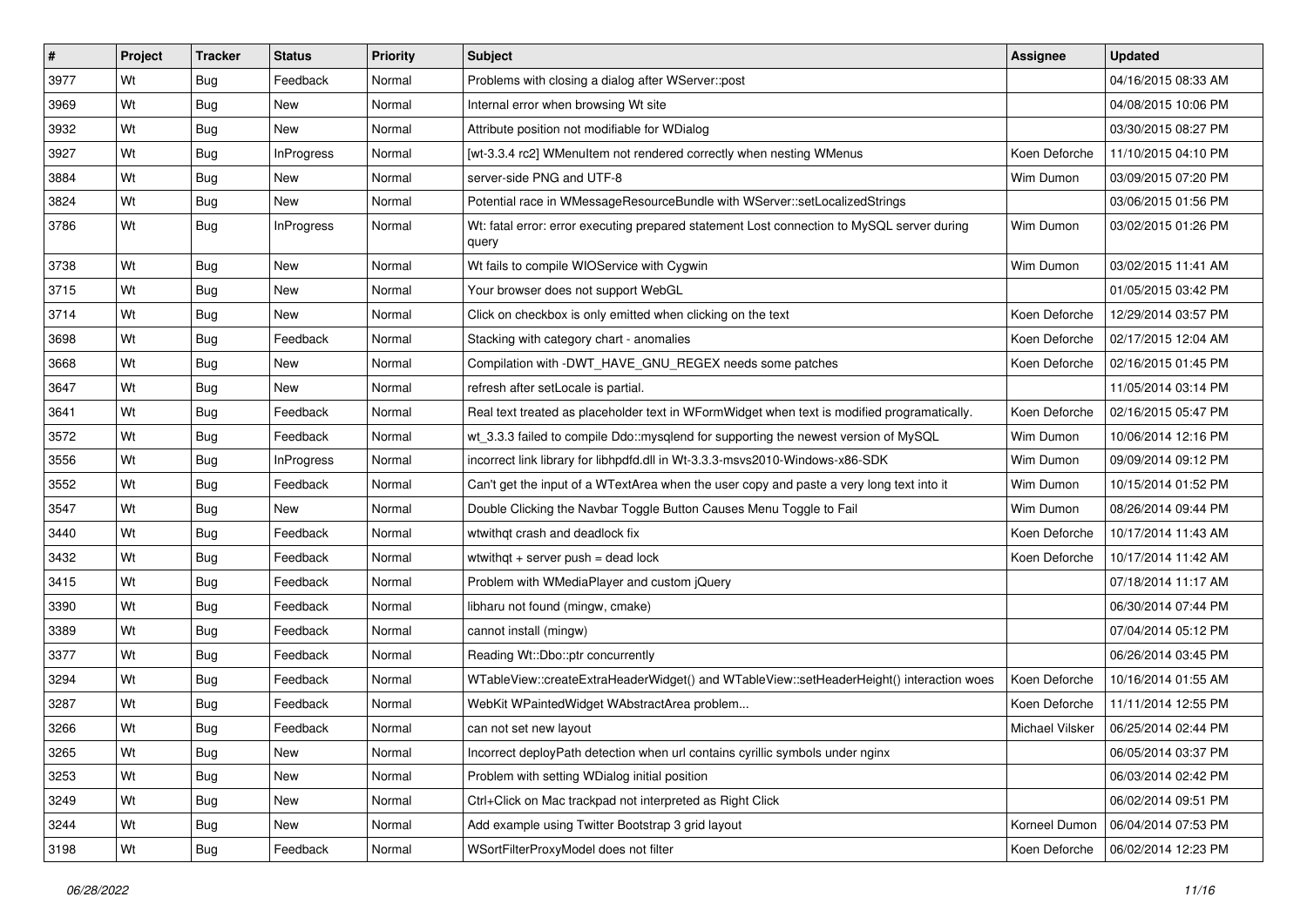| $\vert$ # | Project | <b>Tracker</b> | <b>Status</b> | <b>Priority</b> | <b>Subject</b>                                                                    | Assignee        | <b>Updated</b>      |
|-----------|---------|----------------|---------------|-----------------|-----------------------------------------------------------------------------------|-----------------|---------------------|
| 3168      | Wt      | <b>Bug</b>     | Feedback      | Normal          | server push timeout                                                               | Koen Deforche   | 06/11/2014 04:22 PM |
| 3096      | Wt      | Bug            | Feedback      | Normal          | WPanel title bar css issue                                                        | Koen Deforche   | 05/27/2014 04:29 PM |
| 3027      | Wt      | Bug            | Feedback      | Normal          | Problems with scrolling and row selecting in WTableView                           | Koen Deforche   | 05/13/2014 05:27 PM |
| 2916      | Wt      | <b>Bug</b>     | Feedback      | Normal          | SSL Certificate vs SSL Issuer Chain input file                                    | Koen Deforche   | 04/12/2014 07:14 PM |
| 2904      | Wt      | Bug            | Feedback      | Normal          | defalut Axis label format                                                         | Koen Deforche   | 05/27/2014 04:29 PM |
| 2901      | Wt      | <b>Bug</b>     | Feedback      | Normal          | Application sessions are not always terminated cleanly                            | Wim Dumon       | 05/27/2014 04:29 PM |
| 2900      | Wt      | Bug            | Feedback      | Normal          | Wt::WApplication::setConfirmCloseMessage()                                        | Koen Deforche   | 05/27/2014 04:29 PM |
| 2896      | Wt      | <b>Bug</b>     | New           | Normal          | Delete the pointer for WFileResource after download finish                        | Wim Dumon       | 05/27/2014 04:29 PM |
| 2886      | Wt      | Bug            | New           | Normal          | WFileUpload progress bar doesn't work in FastCGI app                              |                 | 04/02/2014 04:21 PM |
| 2861      | Wt      | Bug            | Feedback      | Normal          | Mysql And MariaDB Query And Tuple                                                 | Michael Vilsker | 05/27/2014 04:29 PM |
| 2848      | Wt      | Bug            | New           | Normal          | How to build the examples of WT installed through package manager in Ubuntu 13.10 |                 | 03/24/2014 12:38 PM |
| 2829      | Wt      | <b>Bug</b>     | Feedback      | Normal          | Possible bug in Wt:: WDateTime                                                    |                 | 06/21/2020 05:07 PM |
| 2806      | Wt      | Bug            | Feedback      | Normal          | wt-3.3.2: Calling WTableView::sortByColumn(-1,AscendingOrder) creates core dump   |                 | 03/12/2014 06:54 PM |
| 2804      | Wt      | Bug            | New           | Normal          | Consistently ignore default Locale, and format using WLocale                      |                 | 04/01/2014 04:14 PM |
| 2801      | Wt      | <b>Bug</b>     | Feedback      | Normal          | Hide with setHidden and a Animation don't work                                    | Koen Deforche   | 03/26/2015 09:56 AM |
| 2775      | Wt      | Bug            | Feedback      | Normal          | Problem with Session execute using Postgres                                       |                 | 03/07/2014 03:15 PM |
| 2763      | Wt      | Bug            | <b>New</b>    | Normal          | Slow Perfomance on InternetExplorer8 caused by getCssRule                         |                 | 03/06/2014 06:12 PM |
| 2757      | Wt      | Bug            | <b>New</b>    | Normal          | XML config resourcesURL "/myres" does not include port (FastCGI)                  |                 | 03/05/2014 03:41 PM |
| 2746      | Wt      | Bug            | New           | Normal          | WTagCloud                                                                         | Wim Dumon       | 03/10/2014 06:49 PM |
| 2677      | Wt      | Bug            | <b>New</b>    | Normal          | Handgman: handle concurrent modification exception                                |                 | 02/14/2014 05:11 PM |
| 2652      | Wt      | <b>Bug</b>     | New           | Normal          | wrong layout for initially disabled radio-buttons                                 | Koen Deforche   | 02/10/2014 11:54 AM |
| 2633      | Wt      | Bug            | New           | Normal          | Invalid background images urls when the '--deploy-path' param is used             |                 | 02/05/2014 05:05 PM |
| 2627      | Wt      | Bug            | Feedback      | Normal          | MySQL UTF8 problem                                                                | Wim Dumon       | 02/05/2014 06:01 PM |
| 2606      | Wt      | <b>Bug</b>     | Feedback      | Normal          | DashLine is not working when used as a style of WPen:                             | Wim Dumon       | 02/05/2014 06:02 PM |
| 2604      | Wt      | <b>Bug</b>     | Feedback      | Normal          | WTableview error in IE 9                                                          | Koen Deforche   | 03/12/2014 06:11 PM |
| 2582      | Wt      | Bug            | Feedback      | Normal          | Internal path link do not work                                                    | Koen Deforche   | 02/06/2014 06:26 PM |
| 2571      | Wt      | Bug            | Feedback      | Normal          | AuthWidget::letUpdatePassword dialog grows and grows?                             | Koen Deforche   | 03/12/2014 06:12 PM |
| 2570      | Wt      | <b>Bug</b>     | New           | Normal          | Wt::Dbo please add default values                                                 |                 | 01/17/2014 03:27 PM |
| 2535      | Wt      | Bug            | Feedback      | Normal          | Reloading ptr <c> in a std::map database</c>                                      | Koen Deforche   | 05/28/2014 09:16 PM |
| 2393      | Wt      | <b>Bug</b>     | New           | Normal          | Free function miss #include file directive documentation                          |                 | 11/05/2013 11:48 AM |
| 2355      | Wt      | Bug            | New           | Normal          | problem in update button                                                          |                 | 10/23/2013 07:52 PM |
| 2352      | Wt      | <b>Bug</b>     | New           | Normal          | WTableView, WTreeView large model support                                         |                 | 10/22/2013 09:26 AM |
| 2321      | Wt      | <b>Bug</b>     | New           | Normal          | removing WStackedWidget and re-adding it later goes wrong                         |                 | 10/16/2013 05:51 PM |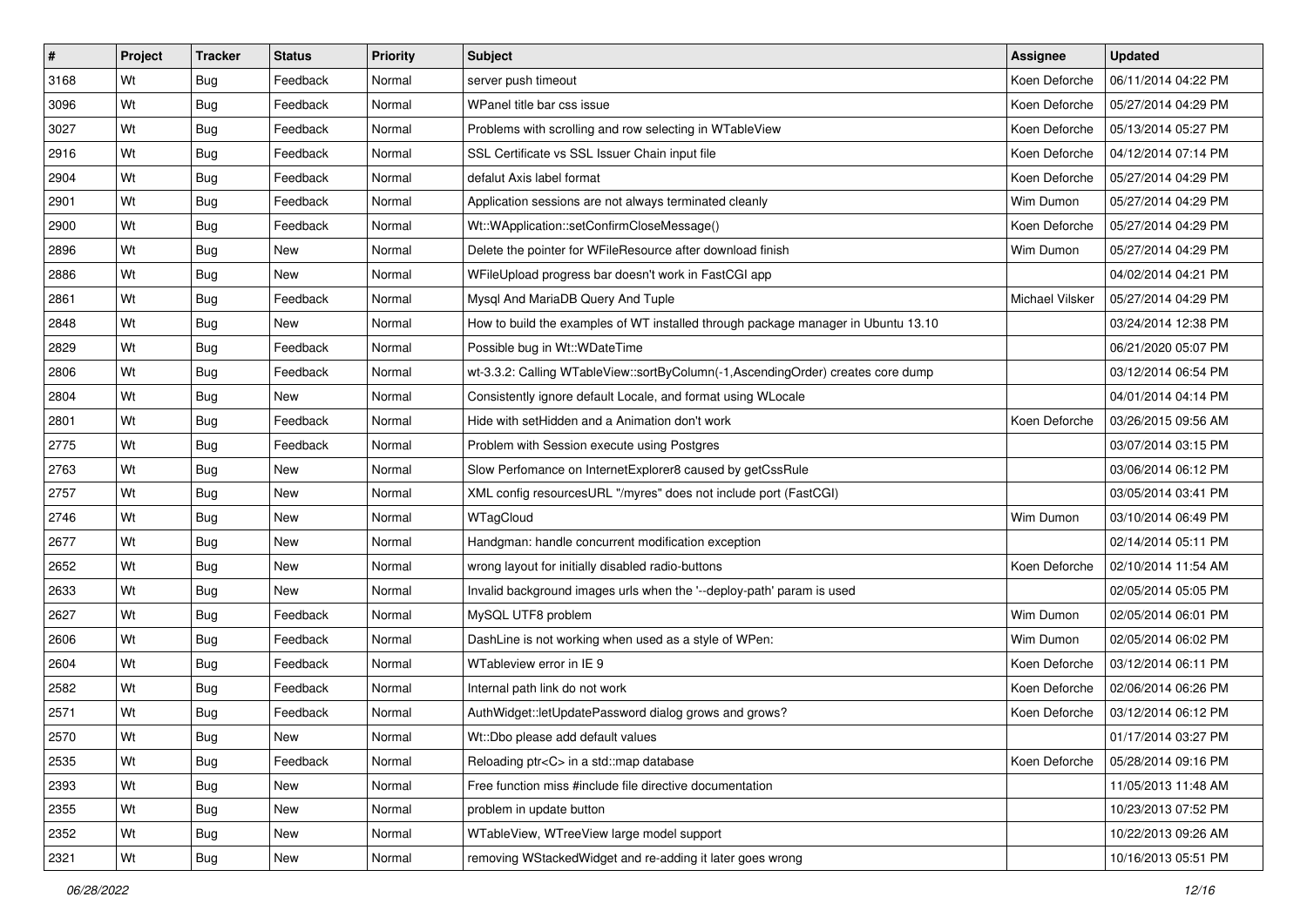| #    | Project | <b>Tracker</b> | <b>Status</b> | <b>Priority</b> | <b>Subject</b>                                                                              | <b>Assignee</b> | <b>Updated</b>      |
|------|---------|----------------|---------------|-----------------|---------------------------------------------------------------------------------------------|-----------------|---------------------|
| 2252 | Wt      | Bug            | New           | Normal          | WTreeView drag operation not working with boostrap theme                                    |                 | 10/01/2013 10:49 AM |
| 2235 | Wt      | Bug            | <b>New</b>    | Normal          | Minify and Compress css                                                                     |                 | 09/18/2013 07:45 PM |
| 2218 | Wt      | Bug            | Feedback      | Normal          | Auth Module: Lost Password Expired Token Message: III Formed                                | Koen Deforche   | 03/12/2014 06:14 PM |
| 2217 | Wt      | <b>Bug</b>     | Feedback      | Normal          | Auth Module: Lost Password / Update Password Screen III Formed                              | Koen Deforche   | 03/12/2014 06:14 PM |
| 2211 | Wt      | Bug            | New           | Normal          | FindWt.cmake does not work                                                                  |                 | 10/24/2013 01:18 PM |
| 2203 | Wt      | <b>Bug</b>     | Feedback      | Normal          | cmath round problem                                                                         | Wim Dumon       | 09/16/2013 10:30 PM |
| 2172 | Wt      | Bug            | New           | Normal          | How to use jmeter                                                                           |                 | 09/03/2013 10:46 PM |
| 2171 | Wt      | Bug            | <b>New</b>    | Normal          | Can't resize WDialog in iPad (chrome or safari)                                             |                 | 09/03/2013 07:03 PM |
| 2161 | Wt      | <b>Bug</b>     | <b>New</b>    | Normal          | WLineEdit::setFocus fails in HEAD with bootstrap theme                                      |                 | 09/06/2013 02:55 PM |
| 2159 | Wt      | Bug            | <b>New</b>    | Normal          | WPushButton with icon but empty label has icon off-centre                                   |                 | 08/27/2013 12:05 PM |
| 2131 | Wt      | <b>Bug</b>     | New           | Normal          | How to kill a session                                                                       |                 | 08/27/2013 01:43 PM |
| 2125 | Wt      | Bug            | Feedback      | Normal          | Wt internal error using WDatePicker (and others)                                            |                 | 09/10/2013 03:32 AM |
| 2123 | Wt      | Bug            | <b>New</b>    | Normal          | WButtonGroup::checkedChanged() is emitted 2 time for the checked / unchecked radio buttons. |                 | 08/20/2013 12:19 PM |
| 2103 | Wt      | Bug            | Feedback      | Normal          | Trouble Setting up mod_fcgi                                                                 |                 | 08/13/2013 12:07 PM |
| 2092 | Wt      | <b>Bug</b>     | <b>New</b>    | Normal          | WWidget::toggleStyleClass() should manage its state                                         |                 | 08/07/2013 02:14 PM |
| 2082 | Wt      | Bug            | New           | Normal          | Long response can cause exhausting the thread pool                                          |                 | 08/02/2013 11:12 AM |
| 2021 | Wt      | <b>Bug</b>     | <b>New</b>    | Normal          | WTableView cannot be disabled                                                               |                 | 07/08/2013 03:28 PM |
| 1985 | Wt      | Bug            | Feedback      | Normal          | WPanel expand/collapse broken with Bootstrap responsive features                            | Koen Deforche   | 06/24/2013 12:45 PM |
| 1980 | Wt      | <b>Bug</b>     | New           | Normal          | WAbstractMedia::setAlternativeContent not used on iPad                                      |                 | 06/13/2013 02:26 PM |
| 1975 | Wt      | <b>Bug</b>     | <b>New</b>    | Normal          | WBoxLayout::setResizable using BottomToTop or RightToLeft direction                         |                 | 06/11/2013 01:18 PM |
| 1863 | Wt      | Bug            | Feedback      | Normal          | WObject::swapChildren(WObject *A, WObject *B)                                               |                 | 06/05/2013 09:00 AM |
| 1814 | Wt      | <b>Bug</b>     | <b>New</b>    | Normal          | Freeze on database server restart                                                           |                 | 04/05/2013 06:21 AM |
| 1798 | Wt      | Bug            | <b>New</b>    | Normal          | WSuggestionPopup doesn't work on mobile browsers                                            |                 | 03/31/2013 01:02 PM |
| 1797 | Wt      | <b>Bug</b>     | New           | Normal          | clang warnings in Wt headers                                                                |                 | 03/29/2013 02:32 AM |
| 1719 | Wt      | <b>Bug</b>     | Feedback      | Normal          | troubles with WTableView                                                                    |                 | 03/02/2013 09:43 PM |
| 1624 | Wt      | Bug            | Feedback      | Normal          | Allowed usernames in Auth::RegistrationModel too generous, should be customizable           |                 | 12/31/2012 09:07 AM |
| 1601 | Wt      | Bug            | New           | Normal          | Wt Ui Creation                                                                              | Koen Deforche   | 02/11/2013 07:07 AM |
| 1581 | Wt      | Bug            | Feedback      | Normal          | WResource::handleRequest: pure virtual method called                                        |                 | 01/08/2013 01:44 PM |
| 1522 | Wt      | Bug            | Feedback      | Normal          | [Wt 3.2.2] [Postgresql] statement not recycled after exception while .remove()              | Koen Deforche   | 12/15/2012 10:09 PM |
| 1520 | Wt      | <b>Bug</b>     | Feedback      | Normal          | Widgets misaligned in WTreeTable                                                            |                 | 11/20/2012 08:34 AM |
| 1509 | Wt      | Bug            | Feedback      | Normal          | possible segfault in Wt                                                                     |                 | 11/20/2012 08:31 AM |
| 1502 | Wt      | <b>Bug</b>     | Feedback      | Normal          | Unable to use HTML entity in WComboBox                                                      |                 | 10/31/2012 08:13 AM |
| 1500 | Wt      | Bug            | New           | Normal          | provide way to make WTreeTable's items' content selectable                                  |                 | 10/28/2012 03:01 PM |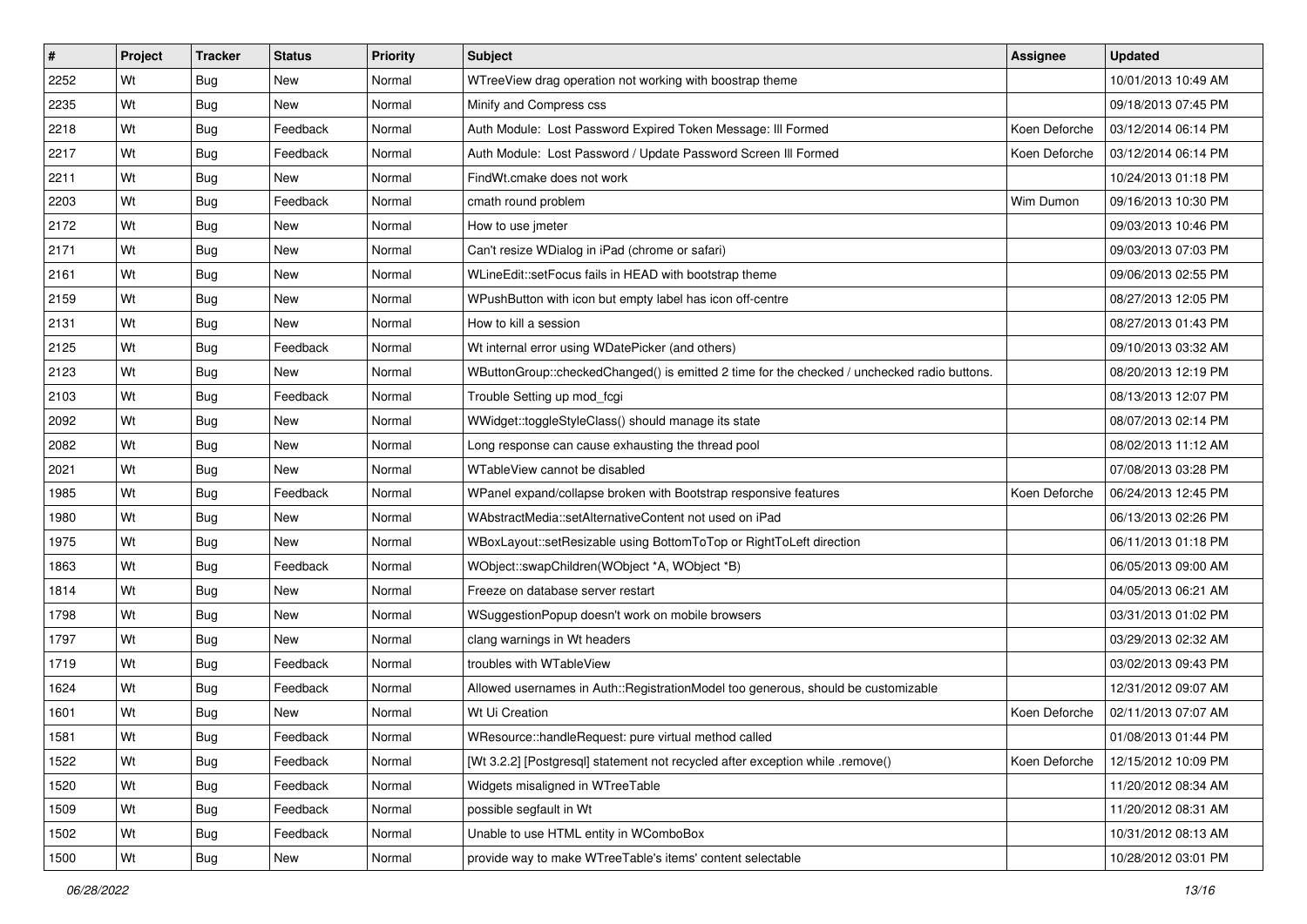| #    | Project | <b>Tracker</b> | <b>Status</b>     | <b>Priority</b> | <b>Subject</b>                                                                                  | Assignee      | <b>Updated</b>      |
|------|---------|----------------|-------------------|-----------------|-------------------------------------------------------------------------------------------------|---------------|---------------------|
| 1484 | Wt      | Bug            | New               | Normal          | WEnvironment.clientAddress() is not updated when client address is changed                      |               | 10/18/2012 07:55 AM |
| 1479 | Wt      | Bug            | <b>InProgress</b> | Normal          | [Wt::Dbo] [PostgresSQL] ptr.modify() : clear on collection                                      | Koen Deforche | 03/09/2015 11:47 AM |
| 1449 | Wt      | Bug            | Feedback          | Normal          | Invalid read of size 8                                                                          | Koen Deforche | 11/02/2012 07:47 PM |
| 1448 | Wt      | Bug            | New               | Normal          | Stale server-* files in /var/run/wt                                                             |               | 10/03/2012 05:58 PM |
| 1440 | Wt      | Bug            | New               | Normal          | SHARED_LIBS overridden                                                                          |               | 09/19/2012 05:56 PM |
| 1433 | Wt      | <b>Bug</b>     | Feedback          | Normal          | Dbo: crash when sort QueryModel for query, including orderBy with bound values                  |               | 01/10/2013 09:46 AM |
| 1397 | Wt      | <b>Bug</b>     | New               | Normal          | WTemplate causes JavaScript errors                                                              |               | 11/01/2012 02:06 PM |
| 1396 | Wt      | Bug            | Feedback          | Normal          | configure bug in winst PKG_CHECK_MODULES(libpng                                                 | Koen Deforche | 02/23/2014 01:56 PM |
| 1395 | Wt      | Bug            | New               | Normal          | Problem with modal dialogs                                                                      |               | 09/05/2012 10:49 AM |
| 1375 | Wt      | <b>Bug</b>     | <b>New</b>        | Normal          | main page: chat can not be opened, if language was changed                                      |               | 07/27/2012 07:52 PM |
| 1357 | Wt      | <b>Bug</b>     | New               | Normal          | Fix compilation warning (enum not handled in switch)                                            |               | 07/13/2012 03:09 AM |
| 1347 | Wt      | <b>Bug</b>     | <b>InProgress</b> | Normal          | Pasting a control character into a WLineEdit causes lockup                                      | Koen Deforche | 02/24/2014 05:47 PM |
| 1333 | Wt      | Bug            | Feedback          | Normal          | Inheritance Issue - Decoration Style                                                            |               | 02/05/2013 10:25 AM |
| 1324 | Wt      | Bug            | Feedback          | Normal          | Positioning Issue - Wt::WDialog::positionAt()                                                   | Koen Deforche | 11/01/2012 01:58 PM |
| 1301 | Wt      | <b>Bug</b>     | New               | Normal          | Few positioning WCartesianChart bugs                                                            |               | 05/24/2012 08:02 PM |
| 1244 | Wt      | <b>Bug</b>     | New               | Normal          | FindWt.cmake is installed to the wrong location by the default install target                   |               | 04/19/2012 09:35 PM |
| 1236 | Wt      | Bug            | New               | Normal          | WPainter.setWindow() causes WPainterPath to work incorrect for WPaintedWidget::PngImage         |               | 04/01/2013 03:54 PM |
| 1222 | Wt      | Bug            | New               | Normal          | widget gallery: missing image in Ext::ComboBox example                                          |               | 07/07/2012 01:10 PM |
| 1185 | Wt      | <b>Bug</b>     | New               | Normal          | WTableView, WTreeView::setId() does not work                                                    |               | 11/01/2012 01:49 PM |
| 1174 | Wt      | Bug            | New               | Normal          | problem with WSound loop on android and iOS                                                     |               | 02/28/2012 01:17 PM |
| 1144 | Wt      | Bug            | New               | Normal          | Wt::WTableView: spacer wont hide if wor height > 40                                             |               | 01/23/2012 11:09 PM |
| 1109 | Wt      | Bug            | New               | Normal          | horizontal slider too short in grid layout if stretch factor set                                |               | 12/22/2011 10:12 AM |
| 937  | Wt      | Bug            | New               | Normal          | missing content in WTreeTable                                                                   |               | 08/05/2011 02:53 PM |
| 848  | Wt      | <b>Bug</b>     | New               | Normal          | Very large collections and WTableView - no rows displayed                                       |               | 06/06/2011 11:24 AM |
| 841  | Wt      | Bug            | New               | Normal          | exposedSignals_does not track id changes                                                        | Koen Deforche | 06/16/2011 02:53 PM |
| 707  | Wt      | Bug            | New               | Normal          | Inactive WTimer in WApplication causes segfault                                                 |               | 02/03/2011 10:29 PM |
| 630  | Wt      | Bug            | Feedback          | Normal          | WTreeView, WTableView improvements                                                              | Koen Deforche | 12/20/2010 03:31 PM |
| 626  | Wt      | <b>Bug</b>     | New               | Normal          | create widgetgallery example for WAbstractArea area events                                      |               | 11/30/2010 02:52 PM |
| 513  | Wt      | Bug            | New               | Normal          | improve documention WTabWidget                                                                  |               | 09/14/2010 06:23 PM |
| 467  | Wt      | <b>Bug</b>     | New               | Normal          | [planner example] when clicking at a specific location in the time suggestion, null is returned |               | 08/13/2010 10:39 AM |
| 373  | Wt      | Bug            | New               | Normal          | Wt Loading Indicator reentrant emit                                                             | Koen Deforche | 05/25/2010 01:33 PM |
| 9590 | Wt      | <b>Bug</b>     | New               | Low             | Panel header looses "panel-heading" class if titleBarWidget is created manually                 |               | 01/07/2022 06:18 PM |
| 8821 | Wt      | Bug            | New               | Low             | Collapsed Disabled WPanel is not recognisable to be disabled                                    |               | 07/17/2021 02:11 AM |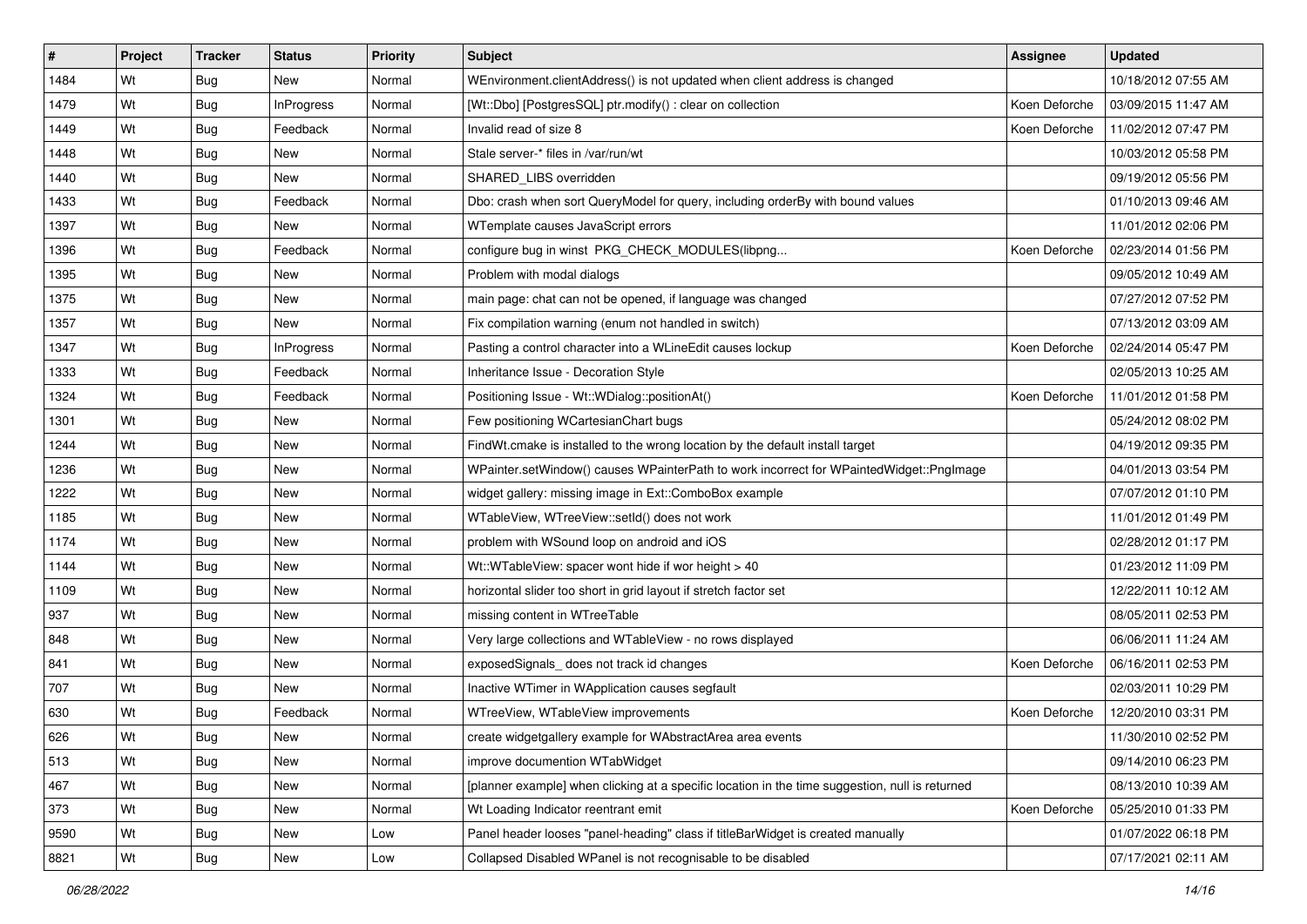| #    | Project | <b>Tracker</b> | <b>Status</b>     | <b>Priority</b> | <b>Subject</b>                                                                                                           | <b>Assignee</b> | <b>Updated</b>      |
|------|---------|----------------|-------------------|-----------------|--------------------------------------------------------------------------------------------------------------------------|-----------------|---------------------|
| 8344 | Wt      | Bug            | New               | Low             | Missing reference in WComboBox::setModel() argument                                                                      |                 | 04/14/2021 02:10 PM |
| 7898 | Wt      | Bug            | New               | Low             | Thread sanitizer reports race on JSlot::nextFid_ (and will likely report one in WObject as well:<br>nextObjId )          |                 | 12/07/2020 03:39 PM |
| 7707 | Wt      | Bug            | <b>New</b>        | Low             | Toggling visibility for WTreeView on column 0 breaks webserver                                                           |                 | 09/15/2020 10:52 AM |
| 7596 | Wt      | Bug            | <b>New</b>        | Low             | WWebWidget::domElementType() pure virtual not in documentation                                                           |                 | 06/05/2020 05:56 PM |
| 7295 | Wt      | Bug            | <b>New</b>        | Low             | WFileUpload is nearly always unresponsive when app is linked to wtfcgi                                                   |                 | 10/25/2019 12:16 AM |
| 7197 | Wt      | Bug            | New               | Low             | WSpinBox/WDoubleSpinBox valueChanged() is not emitted when connected after the spinbox is<br>rendered                    |                 | 08/14/2019 12:57 PM |
| 7001 | Wt      | Bug            | <b>New</b>        | Low             | wt-4 build issue on new ubuntu 18.04                                                                                     |                 | 04/13/2019 01:26 PM |
| 6587 | Wt      | Bug            | <b>New</b>        | Low             | stod() problem                                                                                                           |                 | 12/14/2018 04:45 PM |
| 6302 | Wt      | <b>Bug</b>     | New               | Low             | MVC Table Views from the Widget Gallery can't sort numbers                                                               |                 | 12/14/2018 04:47 PM |
| 6185 | Wt      | Bug            | <b>New</b>        | Low             | The documentation for all Wt:: Json library classes is missing the needed #include                                       |                 | 12/13/2017 08:47 PM |
| 6159 | Wt      | Bug            | <b>New</b>        | Low             | Typos in the widget gallery web page                                                                                     |                 | 11/22/2017 10:08 AM |
| 6075 | Wt      | <b>Bug</b>     | New               | Low             | [Wt::Dbo] Add built-in type support for std::chrono::time_point and std::chrono::seconds                                 |                 | 11/09/2017 03:50 PM |
| 5959 | Wt      | Bug            | New               | Low             | wt-homepage example source viewer expands then immediately collapses directories if already<br>selected                  |                 | 09/28/2017 09:40 PM |
| 5907 | Wt      | Bug            | <b>New</b>        | Low             | Update Ubuntu installation instructions.                                                                                 |                 | 09/10/2017 02:54 AM |
| 5906 | Wt      | Bug            | <b>New</b>        | Low             | CMAKE MINIMUM REQUIRED version is too low.                                                                               |                 | 09/08/2017 12:05 PM |
| 5779 | Wt      | Bug            | New               | Low             | Errors in documentation for WLengthValidator                                                                             |                 | 06/26/2017 02:15 PM |
| 5254 | Wt      | Bug            | <b>New</b>        | Low             | Widgetgallery closeable tab display/function issue on direct URL access to navigation/tab-widget                         |                 | 09/08/2016 06:09 PM |
| 4977 | Wt      | Bug            | <b>New</b>        | Low             | jPlayer is obsolete                                                                                                      |                 | 06/16/2016 12:07 AM |
| 4836 | Wt      | Bug            | New               | Low             | Deprecated use of std::auto_ptr in WRandom                                                                               |                 | 03/30/2016 03:46 PM |
| 4793 | Wt      | Bug            | <b>New</b>        | Low             | Compiler warning                                                                                                         |                 | 03/08/2016 11:27 AM |
| 4024 | Wt      | Bug            | New               | Low             | Navigation in Widget Gallery not OK?                                                                                     |                 | 04/29/2015 09:55 AM |
| 3583 | Wt      | Bug            | Feedback          | Low             | Wt::WregExp is undocumented                                                                                              | Koen Deforche   | 10/14/2014 02:57 PM |
| 3426 | Wt      | Bug            | <b>New</b>        | Low             | Minor compilation problem without libPNG                                                                                 |                 | 07/04/2014 05:26 PM |
| 3212 | Wt      | Bug            | Feedback          | Low             | setAppRoot(): too late                                                                                                   | Wim Dumon       | 06/19/2014 02:35 PM |
| 3035 | Wt      | Bug            | New               | Low             | WTestEnvironment not included in Ubuntu package?                                                                         |                 | 05/01/2014 12:56 PM |
| 2899 | Wt      | Bug            | Feedback          | Low             | Wrong local message resource file                                                                                        |                 | 04/06/2014 09:06 AM |
| 2742 | Wt      | <b>Bug</b>     | New               | Low             | Minor issues with Plain (no-JS) WTableView                                                                               |                 | 02/28/2014 05:15 PM |
| 2515 | Wt      | <b>Bug</b>     | New               | Low             | xhtml validation for WTemplate.                                                                                          |                 | 06/06/2014 05:29 PM |
| 2506 | Wt      | Bug            | <b>InProgress</b> | Low             | "columns are not aligned under the titles" issue using WTableView with scrollbars inside layout in   Koen Deforche<br>IE |                 | 02/20/2014 01:53 PM |
| 2093 | Wt      | <b>Bug</b>     | Feedback          | Low             | Wt::Mail can't resole localhost                                                                                          |                 | 08/12/2013 03:43 PM |